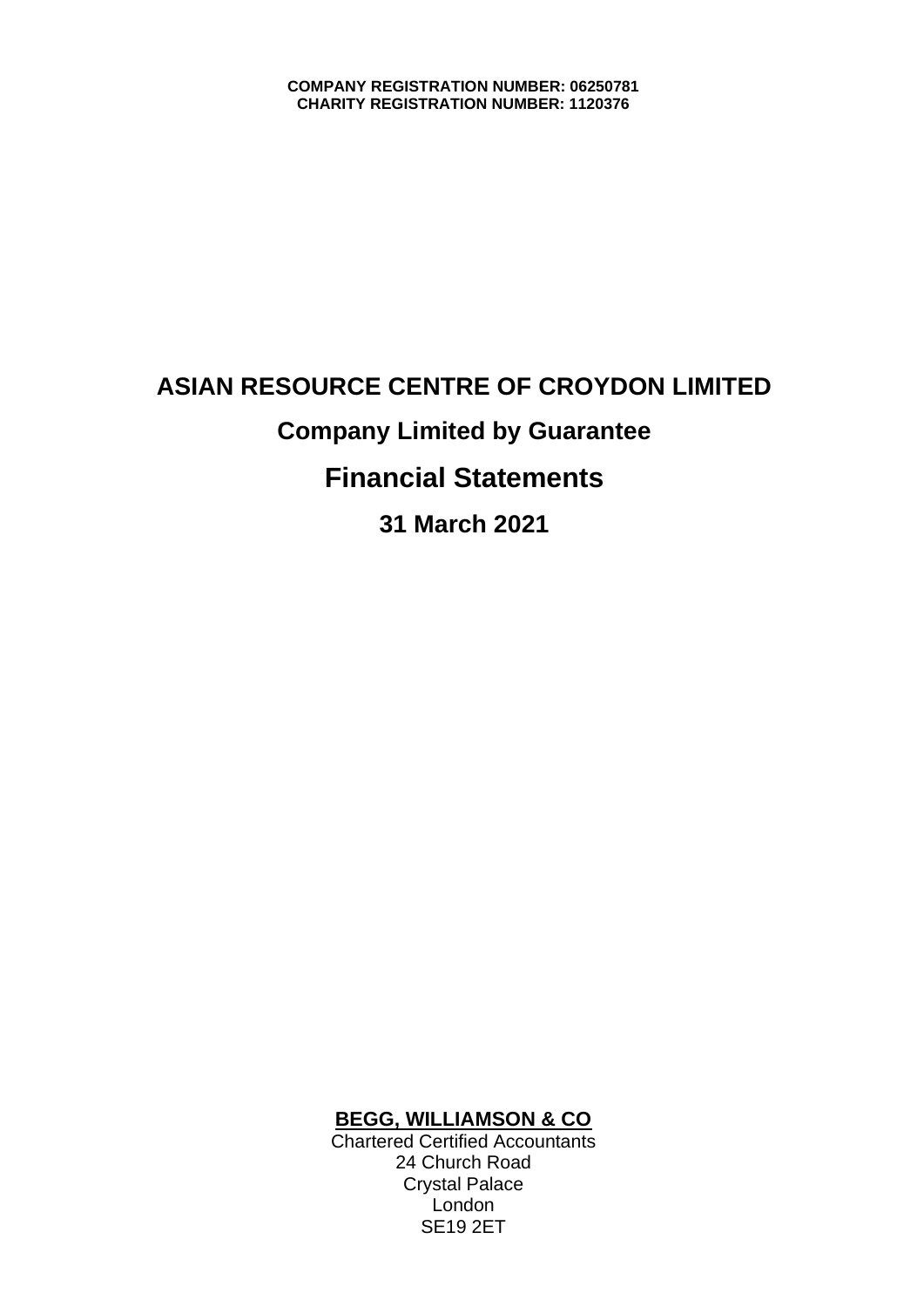# **Company Limited by Guarantee**

### **Financial Statements**

### **Year ended 31 March 2021**

|                                                                                 | Page  |
|---------------------------------------------------------------------------------|-------|
| Trustees' annual report (incorporating the director's report)                   |       |
| Independent examiner's report to the trustees                                   | 20    |
| Statement of financial activities (including income and<br>expenditure account) | 21    |
| Statement of financial position                                                 | 22    |
| Notes to the financial statements                                               | 23-30 |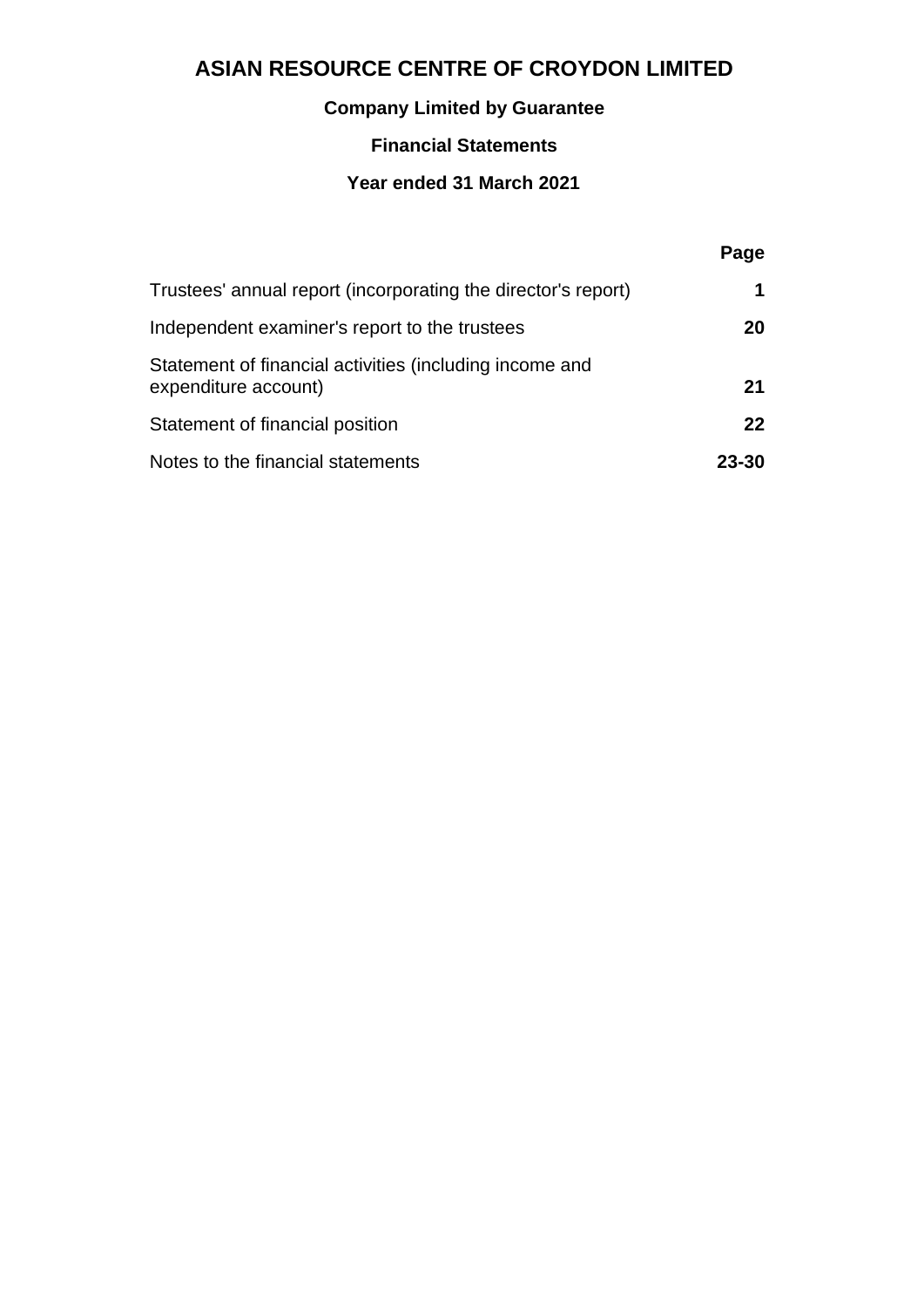### **Company Limited by Guarantee**

### **Trustees' Annual Report (Incorporating the Director's Report)**

### **Year ended 31 March 2021**

The trustees, who are also the directors for the purposes of company law, present their report and the unaudited financial statements of the charity for the year ended 31 March 2021.

#### **Reference and administrative details**

| <b>Registered charity name</b>            | ASIAN RESOURCE CENTRE OF CROYDON LIMITED                                                                                                                                                                                          |                                                        |
|-------------------------------------------|-----------------------------------------------------------------------------------------------------------------------------------------------------------------------------------------------------------------------------------|--------------------------------------------------------|
| <b>Charity registration number</b>        | 1120376                                                                                                                                                                                                                           |                                                        |
| <b>Company registration number</b>        | 06250781                                                                                                                                                                                                                          |                                                        |
| Principal office and registered<br>office | <b>CVA Resource Centre</b><br>82 London Road<br><b>CROYDON</b><br>CR <sub>0</sub> 2TB<br><b>ENGLAND</b>                                                                                                                           |                                                        |
| The trustees                              |                                                                                                                                                                                                                                   |                                                        |
|                                           | J. Patel (Chair)<br>D.Surelia (Vice-Chair)<br>S.Moreau (Secretary)<br>R.A Jahur - Treasurer<br>S. Kanagasundaram - Director<br>Dr. S Paudel - Director<br>U. Patel - Director                                                     |                                                        |
|                                           | B. Ahmed - Director<br>A. Balakrishnan - Director<br>B. Bhardwaj - Co-opted Member<br>D. Siddhpura - Co-opted Member<br>S. Hossain - Co-opted Member<br>S. Chaudhry - Co-opted Member<br>R. Shetty - Chair<br>A. Arain - Director | (Resigned 15 March 2021)<br>(Resigned 20 October 2020) |
| <b>Company secretary</b>                  | Sophia Moreau                                                                                                                                                                                                                     |                                                        |
| Independent examiner                      | Z F Begg - FCCA<br>24 Church Road<br><b>Crystal Palace</b><br>London<br><b>SE19 2ET</b>                                                                                                                                           |                                                        |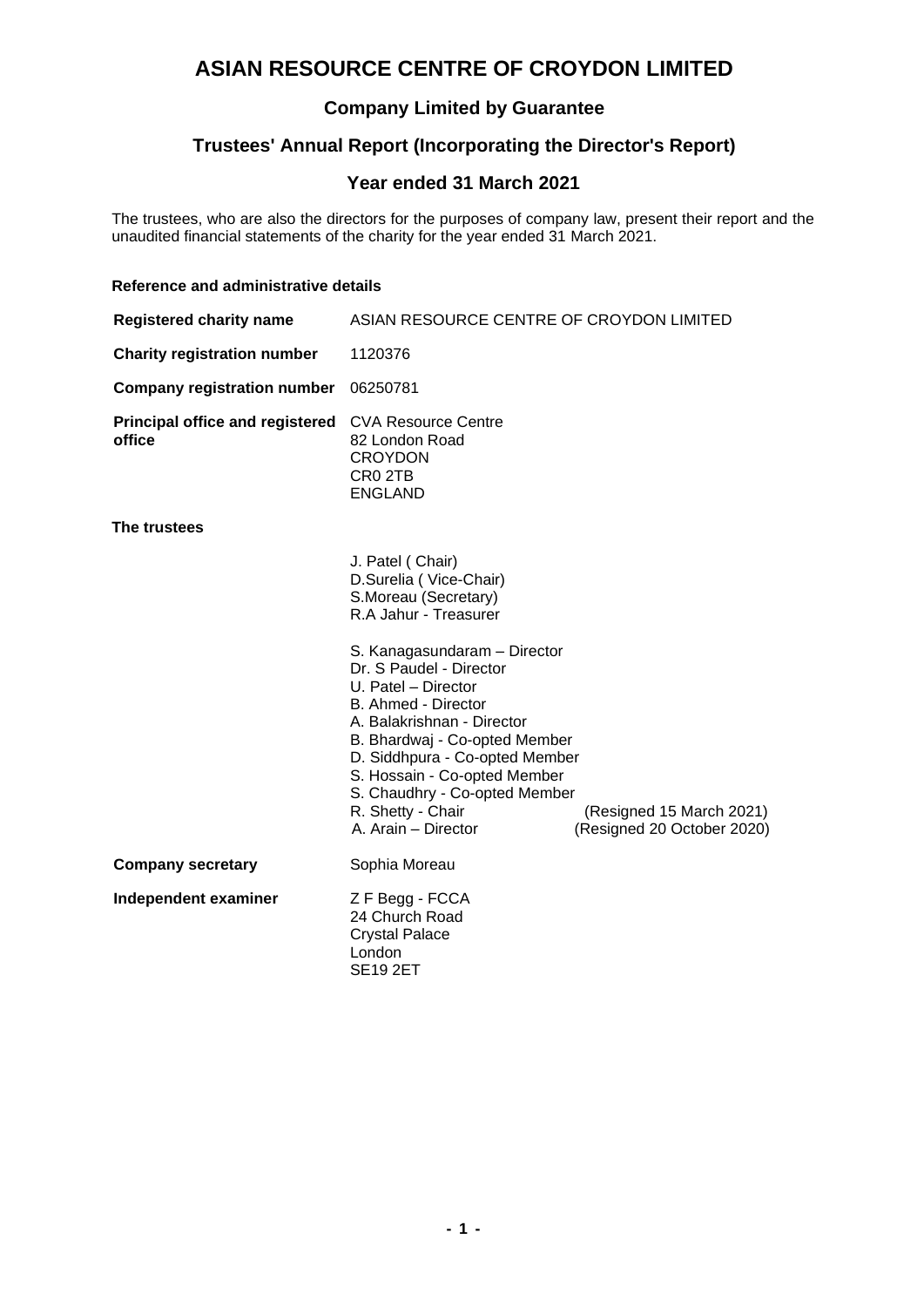### **Company Limited by Guarantee**

### **Trustees' Annual Report (Incorporating the Director's Report)** *(continued)*

### **Year ended 31 March 2021**

#### **Structure, governance and management**

#### **ABOUT US**

Asian Resource Centre of Croydon was established in 1999 as a charitable organisation with a view of bringing together Asian Communities & Businesses.

Our mission is to support, develop and promote voluntary/community activity that enhances the quality of life in Croydon. Our vision is of an inclusive vibrant and sustainable voluntary and community sector that enhances local quality of life.

#### **Our Key Outcomes Are:-**

- More effective, responsive services for local people
- Empowered and active communities
- Increased social inclusion and community cohesion
- An increase in social capital
- A strengthening of civil society
- Increased health and wellbeing of Asian communities

Our Approach ARCC believes in a holistic approach to delivering services and achieving impactful outcomes.

#### **Our approach is three pronged: -**

- 1. Partnering with organisations to deliver an ABCD grass roots response that builds on community strengths and advances equalities for addressing needs and issues faced by marginalised communities.
- 2. Enabling voluntary sector organisations to develop and grow, providing infrastructure support to VCS to deliver quality services.
- 3. Gathering evidence of community conversations in relation to community issues, needs and gaps affecting Asian communities in particular.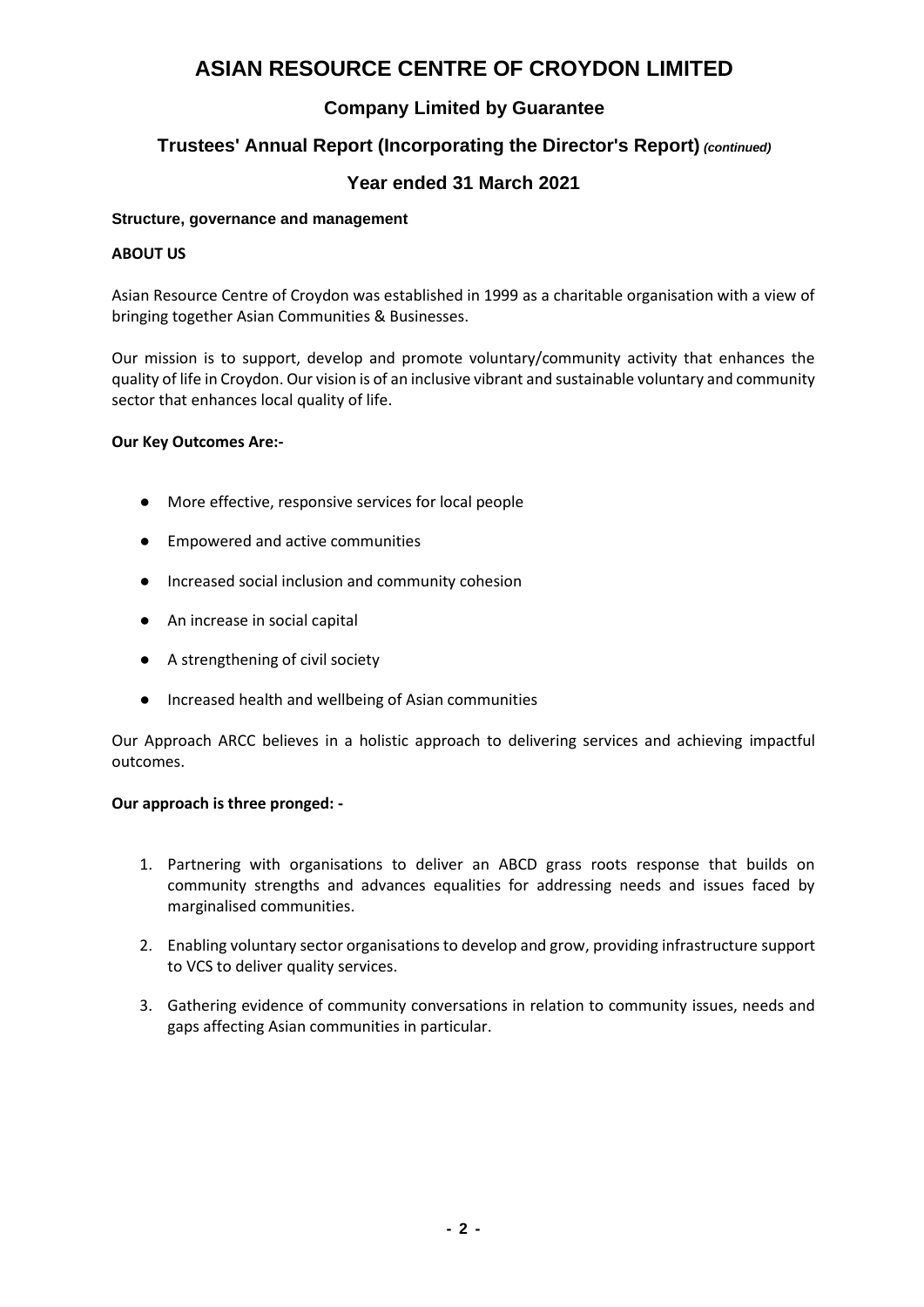### **Company Limited by Guarantee**

### **Trustees' Annual Report (Incorporating the Director's Report)** *(continued)*

### **Year ended 31 March 2021**

#### **GOVERNANCE:-**

ARCC works on a three-year business strategy which is reviewed every year which helps us to set our objectives and remain on track. This strategy is intended to: -

- 1. Set short- and medium-term goals for the organisation;
- 2. Provide the Trustees/Directors with a longer-term framework within which to plan, at corporate level, those programmes that contribute to the ARCC's aims and objectives.
- 3. Provide the ARCC committees and sub groups with strategic guidance and longer-term plans within which to organise their activities;
- 4. Give the Board of Trustees/Directors a benchmark against which to monitor progress and performance of programmes.
- 5. Day to day management and implementation of the strategic plan is the task of the Chief Executive who reports to the Trustees/Directors at regular intervals about performance set against set goals.
- 6. Trustees and staff attend business planning day where sustainability and scope of the organisation is discussed in depth to decide upon the future direction of the organisation in terms of strategy and project delivery.

#### **OUR VALUES**

#### **4E's; Empathy, Equality, Excellence, Empowerment**

ARCC takes pride in providing a quality and accessible service to communities by delivering against a set of principles we call the 4E's;

- 1. **Empathy:** We believe Empathy at its simplest, is awareness of the feelings and emotions of other people. It is a key element of Emotional Intelligence, the link between self and others, because it is how we as individuals understand what others are experiencing as if we were feeling it ourselves.
- 2. **Equality:** ensuring everybody has an equal opportunity and is not treated differently or discriminated against because of their characteristics such as age, disability, race, religion or belief, gender including gender reassignment, sexual orientation, marriage and civil partnership, and pregnancy and maternity.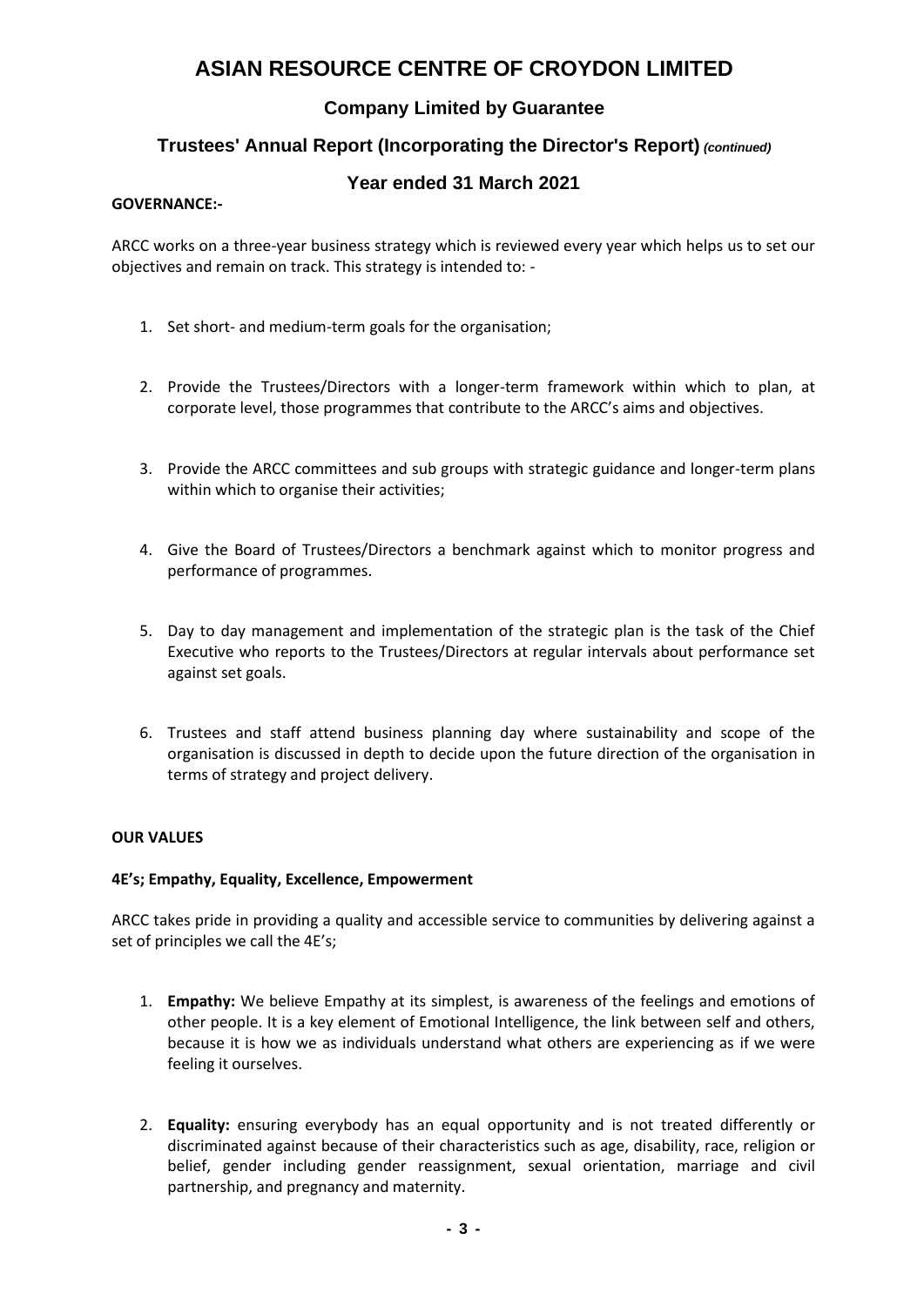### **Company Limited by Guarantee**

### **Trustees' Annual Report (Incorporating the Director's Report)** *(continued)*

### **Year ended 31 March 2021**

- 3. **Excellence:** As an infrastructure organisation we will inspire and lead action. We will strive to identify and disseminate the knowledge base for good practice in all aspects of our work with the VCS.
- 4. **Empowerment:** We believe empowerment is about supporting communities and people to gain control over the factors and decisions that define their lives.

#### **Chair's Preface**

Welcome to ARCC's 2020/21 Annual Report. I want to thank you all for making the time to read this report. Your trust and support is so important to us, it gives us the confidence to push ourselves, overcome the challenges and complexities and to deliver the services to our communities in a manner they expect from us year after year.

Firstly I want to share some reflections on the past year, a year that has been an extraordinary year for ARCC in every sense. Unprecedented challenges, however despite this we have demonstrated our strength and resilience as an organisation, as well as our capacity to adapt and improve our services for our community members.

The dramatic shift to living and working online has altered the entire landscape for ARCC especially when we had to find new ways to come together, collaborate and engage with the community members and in some cases the most vulnerable in our society. We have seen the rise in the use of unprecedented technology transformation. I am so proud of our staff members who have achieved this form of hybrid working and shaping the next normal for all of us.

The pandemic with total cases over 7.26 million and a price of over 134,000 deaths along with thousands of jobs lost have been a grave concern to all of us. With long periods of lockdowns and government restriction, I would be lying if I did not mention that every individual in the UK – children, parents, elderly or the most vulnerable in society have not been affected through the lockdown or the restrictions. Every human activity has suffered in one way or another – some harder than others. I want to thank those that have also shown courage and extraordinary commitment to respond to the crises when they were needed most. This includes our NHS staff, Doctors, Paramedics, Police, Charities and VCS groups and some of the businesses that were allowed to remain open for essential services even though they were facing real risks to themselves.

Nevertheless, ARCC can acknowledge that, this year, we do have reasons for optimism that we did not have a year ago. At the time of our last AGM, the world had no Covid-19 vaccines. Nor did anyone know how soon one could be produced when we held our last historic AGM online virtually. ARCC in partnership with NHS Croydon has played a crucial role in ensuring the vaccine uptake with the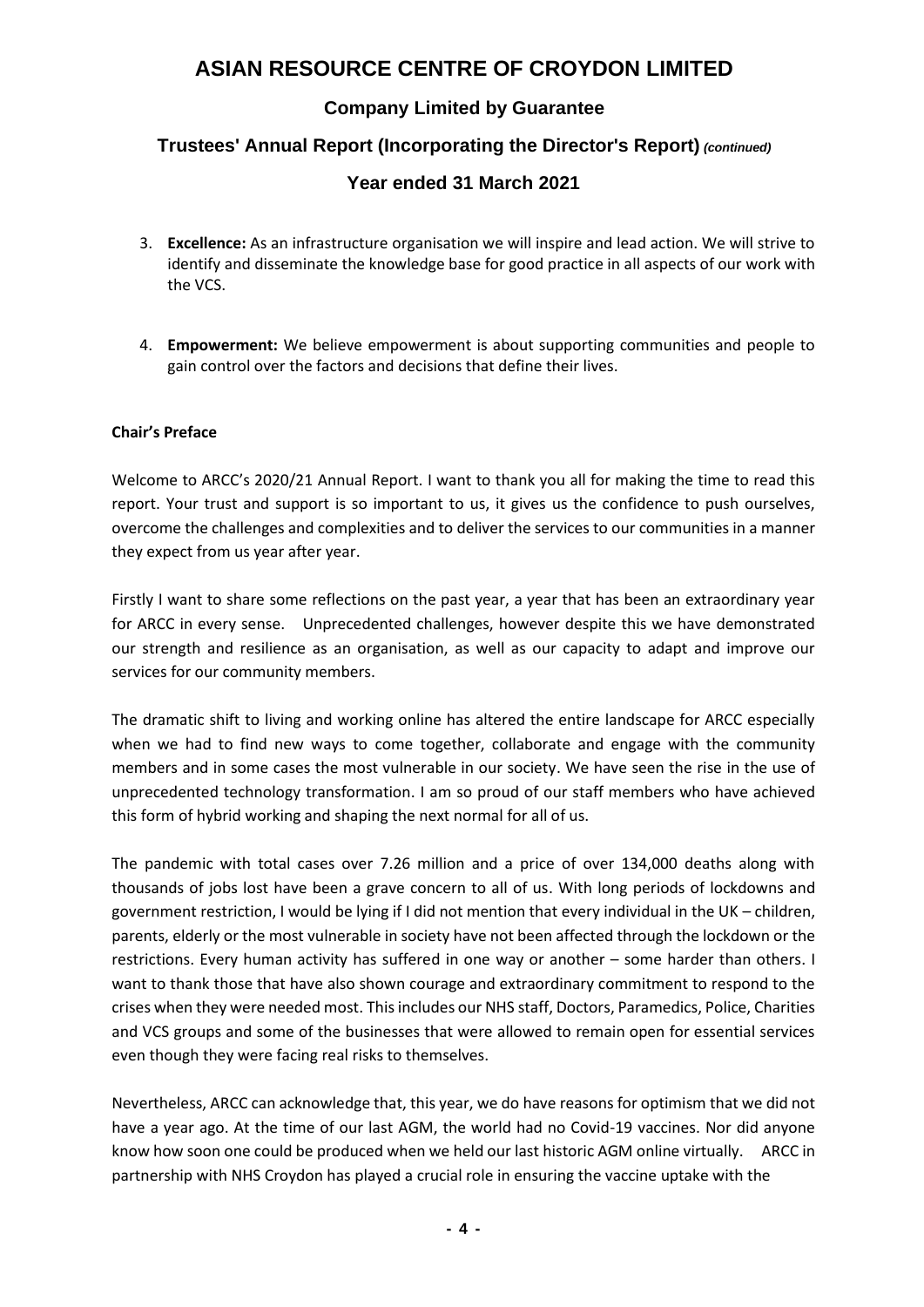### **Company Limited by Guarantee**

### **Trustees' Annual Report (Incorporating the Director's Report)** *(continued)*

### **Year ended 31 March 2021**

communities we represent. I can assure that ARCC will not be complacent to protect the communities we represent.

This brings me to another topic that ARCC has been heavily involved over the last 12 months. We have launched several initiatives in partnership with the NHS that cover helping our community members lead a healthier lifestyle and live longer. We want our community voices to be heard, especially for social care services so that their expectations are met by people responsible for policy making at a strategic level.

I am also proud to announce that the number of staff have increased from 9 to 16 since our last AGM. This workforce has been operating remotely in exceptionally difficult circumstances. Under new leadership and with additional expertise we have brought into the organisation significant progress, which has been achieved through the dedicated team at ARCC. The success we have achieved last year on both fronts and the foundation we have laid can only strengthen our belief & our reasons for optimism for the years ahead.

Yes we recognize that the journey this far has demanded difficult decisions and support from my fellow ARCC Trustees and senior staff management team. For me the challenge is to make ARCC a much more fluid and efficient organisation that earns its reputation from promises that are delivered, and to expand the community & business partner membership.

I am grateful to our staff members who work tirelessly, I am also grateful for the commitment from the ARCC Board of Trustees for the strength in our leadership. Our journey will be long, and a challenging one. But nothing is impossible if we all maintain a positive mindset.

To the funding organisations who provide us with the funds to deliver the activities and initiatives to our community members and to most of all our community members, volunteers, and to all our staff we are grateful and welcome for your continued support. We look forward to repaying the faith you have placed in ARCC as an organisation.

I will finish by saying to give pleasure to a single heart by a single act is better than a thousand heads bowing in prayer. It's the action, not the fruit of the action, that's important. You may never know what results come from your actions. But if you do nothing, there will be no result.

**Jay Patel Chair | ARCC**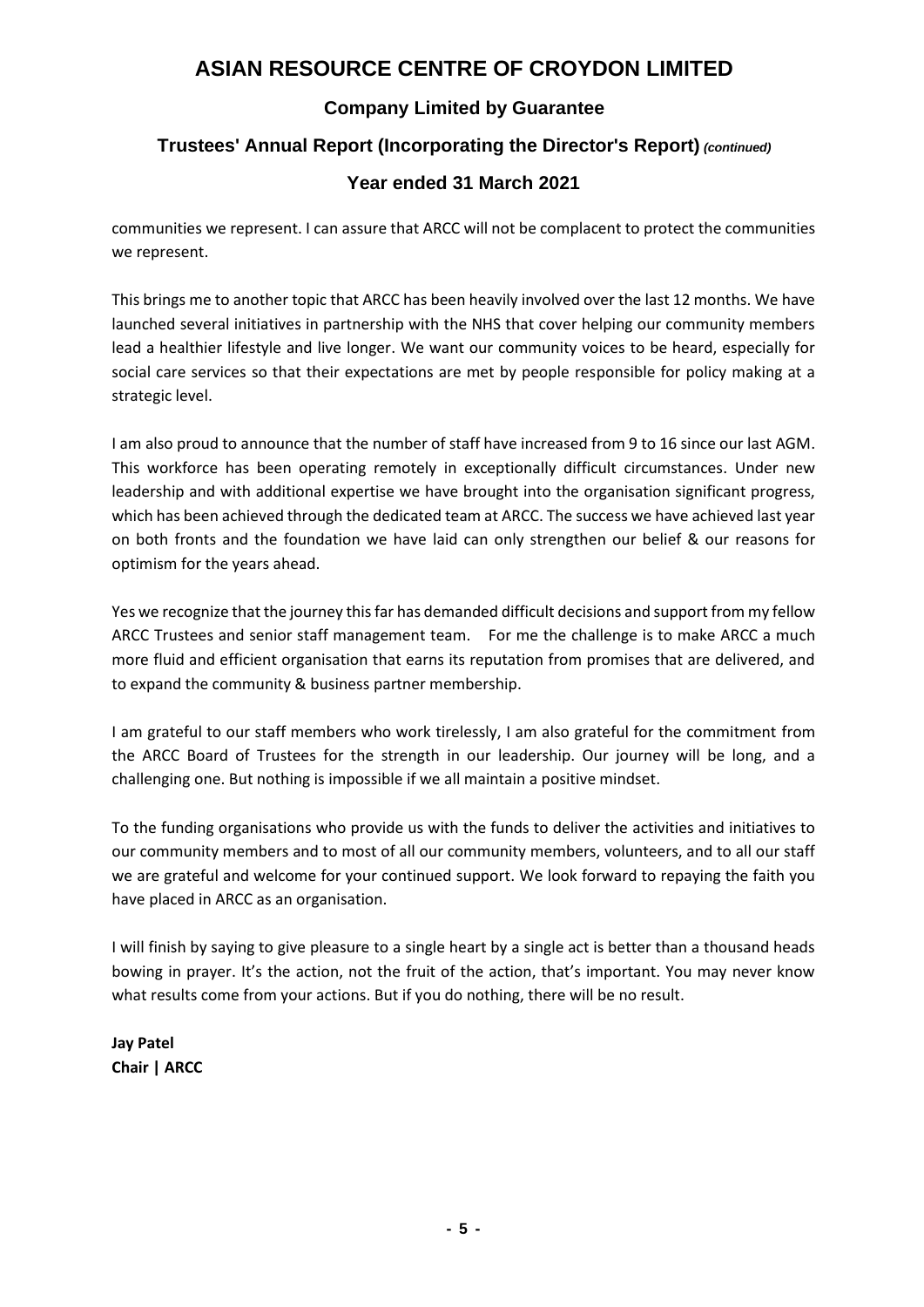### **Company Limited by Guarantee**

### **Trustees' Annual Report (Incorporating the Director's Report)** *(continued)*

### **Year ended 31 March 2021**

#### **Treasurer's Report**

We have completed another successful year at ARCC. Our staff and Board members have again shown resilience and made significant contributions to the Asian and Minority Community. Our Annual Report is a true reflection of the outstanding achievement we made in the past year.

In the Annual Accounts you can see that our Income has nearly reached half a million. We are still trying to generate income through training, consultancy, and lots of in-house service delivery. Last year due to the Covid pandemic most of our partners faced extreme difficulty but our staff team has helped them tirelessly so that they can continue to deliver their invaluable service to the community.

I am very glad to announce that this year apart from Croydon Council and The National Lottery funding we have been granted Covid related funding from NHS Trusts, Public Health and One Croydon Alliance, City Bridge Trust and NHSCT for Health and Wellbeing Projects including our Long Term Condition Project, Expert Patient Programme and Mental Health Project. Our Community work has branched out and diversified benefiting the community.

We have passed another significant year as the local trusted organisation for BLBG (Big Local Broad Green). The project has made an amazing contribution to the lives of the Broad Green residents. During the pandemic majority of our operations shifted to The Hub Broad Green as it was the more safer and secure place than our registered office. The Hub has undergone major change to make it a Covid secure space where the staff can work from a safe and comfortable space.

The ARCC team has increased in number rapidly during the pandemic and we are now actively searching for a bigger space to relocate the team as a matter of priority for us to continue serving the community.

ARCC's Finance Sub-Committee oversees all the financial transactions and meets on a regular basis to monitor the finances of the organisation. Our Fundraising Sub -Committee has also been actively seeking new ways to generate funds for the charity.

The forecast for next year looks promising and I am sure with all our hard work we can pass through all the obstacles and achieve great things as an organisation.

I am very thankful to all the funders who trusted us to deliver, all the stakeholders, members, delivery partners, board of trustees and the amazing Staff and Volunteer team for all their hard work and dedication and look forward to achieving well in the year ahead.

**Rumel Jahur Treasurer | ARCC**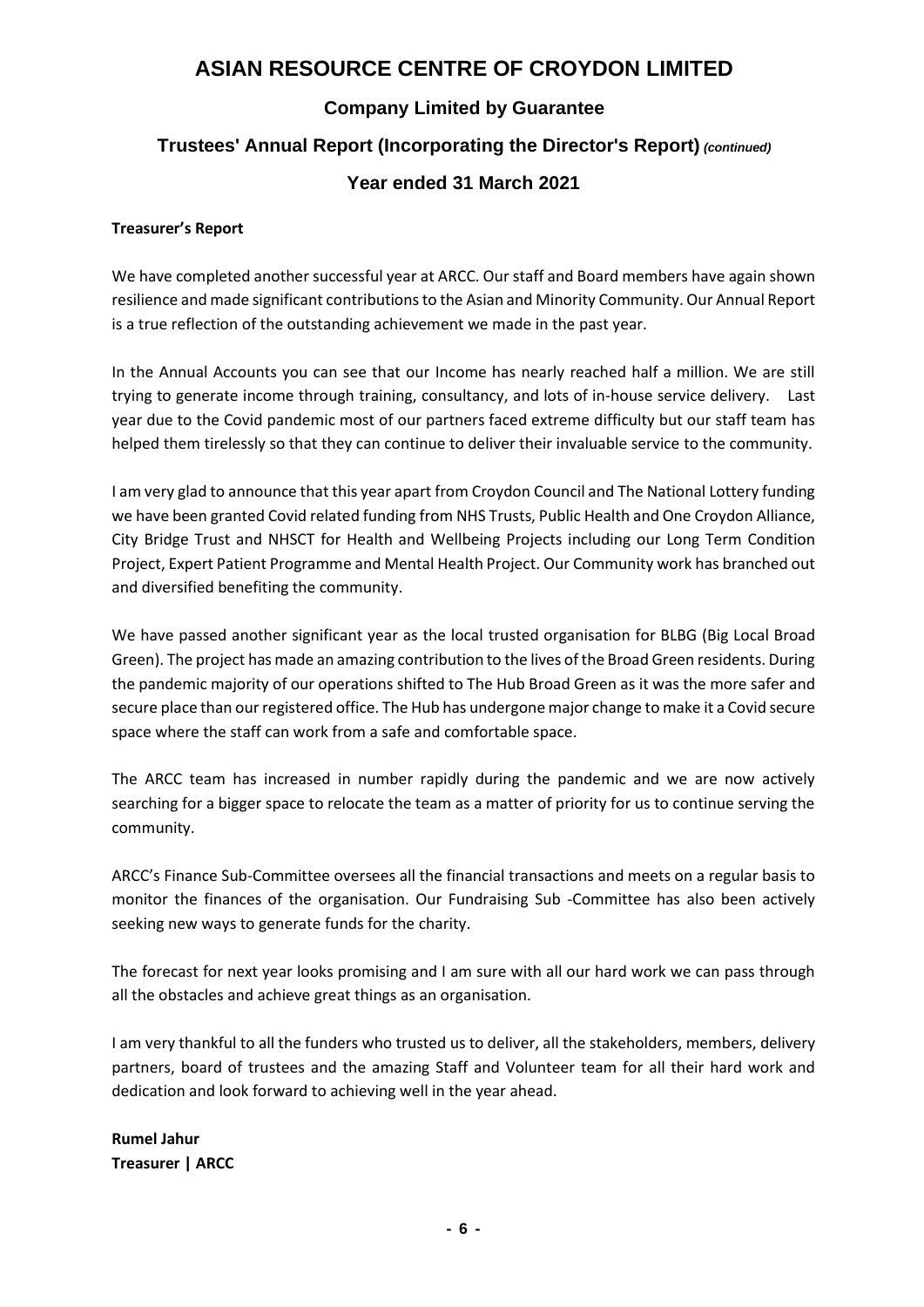### **Company Limited by Guarantee**

# **Trustees' Annual Report (Incorporating the Director's Report)** *(continued)*

### **Year ended 31 March 2021**

#### **Secretary's Report**

2020 has brought into the spotlight social and economic inequalities in our society, although these realities are not new to the people we support. ARCC has continued to represent views of the Asian community and lobby local government for change. We have published key reports to inform the work of statutory organisations like the council and NHS in how to support the Croydon VCS and communities.

We are facing a global emergency. But sadly, many of the secondary issues brought about by COVID-19; such as mental health issues and social isolation, are not new for our members. Throughout the pandemic, BAME communities' South Asian people with long term health conditions have remained amongst the most vulnerable in our society, and in desperate need of support.

As with many other charities, businesses, and services, 2020 was the most challenging year in the Asian Resource centre's history. Whether it was global movements like Black Lives Matter, or local issues like the Council's section 115 declaration, we found ourselves having to rethink the organisation's way of working, our services, and our future. ARCC has seen up to a 60% rise in demand in our services compared to 2019 and forced us to reshape some of our services like our food bank and coffee mornings and introduce new services like befriending and care packs.

More people than ever need our help in these unprecedented times, and, with many of our usual fundraising avenues reduced due to corona virus and the borough's financial situation, we are more in need of support and help from our partners, sponsors, and members than ever. Still, ARCC are committed to continue delivering relevant and much needed services to some of the most disenfranchised people in our borough during the post pandemic phase and in many years to come.

I would like to convey my thanks to all our trustees, our funders and sponsors, our partners, businesses, and community members. All those that have supported our work and attended our events. My special thanks to our staff and volunteers whose dedication and hard work has allowed us to thrive in what was a very challenging year.

**Sophia Moreau Secretary | ARCC**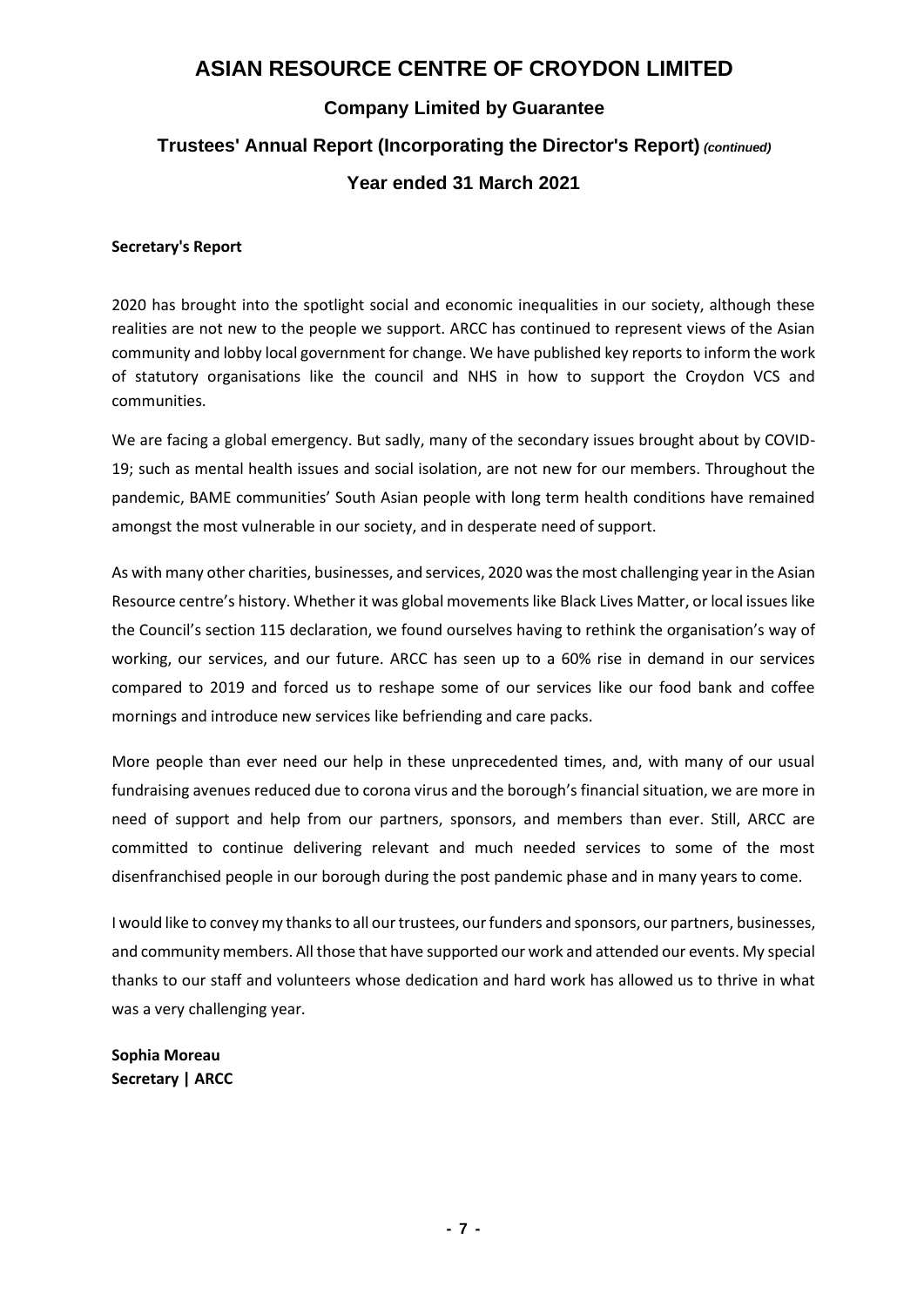### **Company Limited by Guarantee**

### **Trustees' Annual Report (Incorporating the Director's Report)** *(continued)*

### **Year ended 31 March 2021**

#### **CEO's Report**

This has been an unpredictable year in terms of the unforeseen challenges presented by the pandemic crisis. We started the year with our partners by inviting them to meet and discuss a programme of activities that would shape our delivery. As the pandemic unfolded we mobilised ourselves and our partners to work in the new norm and adapted our delivery to achieve our targets in a new and innovative way. As an infrastructure organisation ARCC had to hand hold and work closely with some of the member groups and partners.

During the past year of delivery we have worked with over thousands of people in the borough through our various services exceeding our own expectations considering the difficult circumstances and the challenging environment we found ourselves in. Majority of these events have been held online attracting over 500 people for larger events, 80-100 people for medium size events and an average of 30 people for the smaller events and activities.

ARCC staff has found innovative ways to continue our services and adapt to emerging needs during the pandemic. Having called individuals and organisations on our database to find out the most essential needs and we have shaped our services accordingly to meet the evolving and changing environment. We delivered three crucial services to meet the identified needs of the community.

We have adapted our communications to focus on coronavirus messages, IAG (Information Advice & Guidance) and video v-logs of the work we did to keep the community and members informed and connected with us. We have updated our website on a regular basis with the latest information on coronavirus matters including community health information videos in different languages including in Bengali, Hindi, Urdu, Punjabi, Gujrati, Farsi, Creole, Spanish, German, Chinese, Luganda, Tamil and English.

During Covid-19 our Food Club became a fully fledged Food Bank delivering free food parcels to people with underlying health conditions or individuals who were self isolating. The food packs generally contained a wide variety of foods including fresh fruit and vegetables, frozen food and dairy. They also contained South Asian ingredients such as grains, pulses, spices as well as halal and vegetarian options to cater for the majority of our members.

We have delivered essential items such as medication to our members who cannot leave their homes due to underlying health problems or mobility issues. We have also started a telephone befriending service by calling individuals on a weekly basis for a friendly chat and to combat loneliness.

Some of the challenges we have faced during the past year have been related to government guidance on delivering face to face services, with several lockdowns and a tier system in place, we have had to make last minute changes to face to face work which has been planned from months ahead,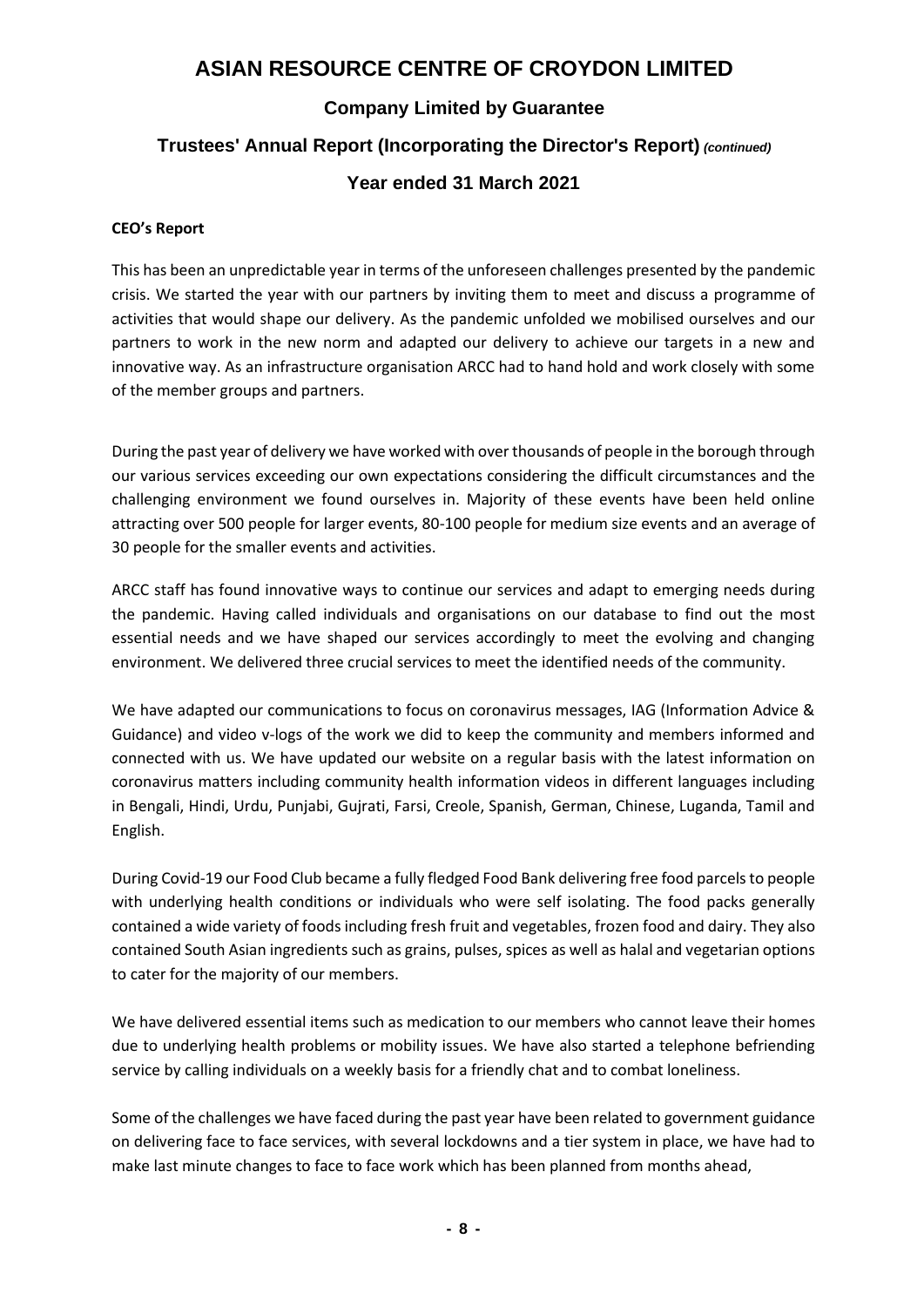### **Company Limited by Guarantee**

### **Trustees' Annual Report (Incorporating the Director's Report)** *(continued)*

### **Year ended 31 March 2021**

partnership meetings have been shifted to online and majority of the projects have been via online platforms.

Our office location was not suited for working during the pandemic due to lack of ventilation and the size of the space meant we would not be able to practice social distancing. We have since shifted our services to our Big Local Broad Green Project at The Hub Broad Green, where the space was adapted to make it Covid safe for us to be able to deliver some face-to-face work.

Some of our partners initially closed their services and the various lockdowns have meant switching from face to face to online has been challenging especially for the older people's projects. We have consistently kept in touch with our partnership on a weekly basis to support them through remote working and adapted accordingly, primarily focusing on emergency Covid relief work alongside delivering our usual projects. We continued to work with our partners on a one-to-one basis through contractual, capacity and delivery issues. The support we have received from all our funders has enabled us to deliver good outcomes under very difficult and changing circumstances. We are proud of what we have been able to achieve in supporting the communities in a global health crisis.

Despite the restrictions we continued to support the groups and their service users with IAG, remote befriending calls, prescription collections, delivery of cooked meals and groceries from our food bank as well as giving them reassurances that we were here to support them with whatever help and support they needed from ARCC.

ARCC has played a crucial role in transforming how projects are delivered and supporting the Council, NHS and Public Health to reach thousands of people in the borough. We have used our cultural expertise and wide reach to get covid messages across the community, which has been received very positively.

Due to the disproportionate effect of Covid on BAME (Black Asian Minority Ethnic) Communities the pandemic has brought to light structural and social inequalities to the fore. We have worked on addressing some of these inequalities and supporting the findings through our own consultations and tried to support BAME communities to access support that they might ordinarily miss out on due to lack of knowledge and awareness or cultural and language barriers.

My sincere thanks goes to all our funders, board of trustees, staff, colleagues from the wider VCSO's and all the friends and supporters of ARCC, without you we would not have been able to serve the community in such an impactful way.

**Ima Miah CEO | ARCC**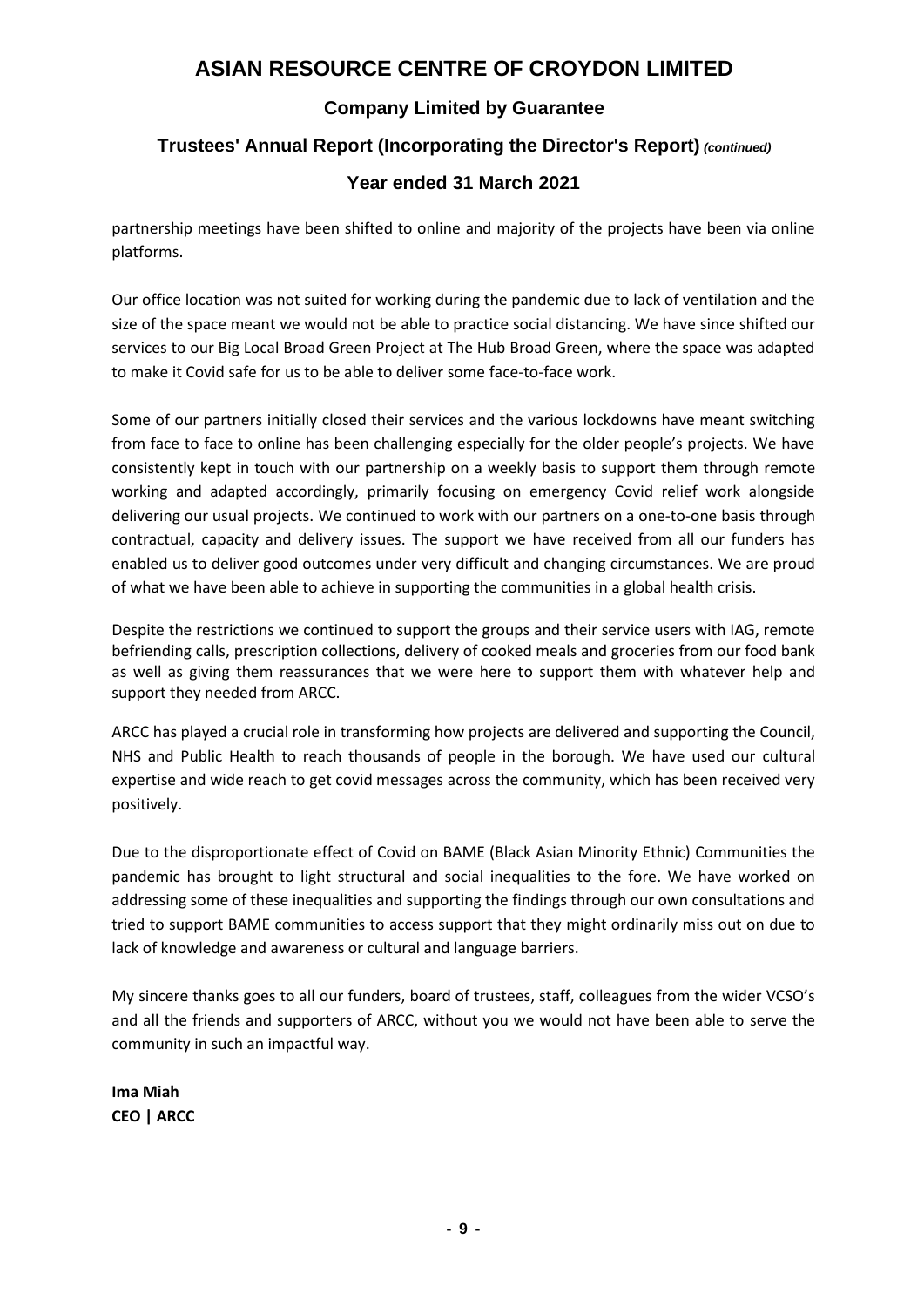### **Company Limited by Guarantee**

# **Trustees' Annual Report (Incorporating the Director's Report)** *(continued)*

### **Year ended 31 March 2021**

#### **PROJECTS**

#### **LBC Community Fund Infrastructure Programme**

Our infrastructure support delivers work that strengthens the ability of community organisations and groups to build their structures, systems, people and skills so that they are better able to define and achieve their objectives and engage in consultation and planning, manage community projects and take part in partnerships and become stronger community enterprises.

We deliver outcomes by delivering a hub of infrastructure services which encompasses Capacity Building and Community Development, particularly for the Asian and ethnic minorities. We deliver in house activities and training reflecting the principles of empowerment and equality.

Our infrastructure project is delivered through a partnership with other infrastructure organisations in the borough however our focus is to ensure that our membership and community are receiving support that is bespoke and responsive. Our service builds capacity through:-

- Organisational development and growth
- Developing organisational knowledge skills and human resources
- Building strength through developing networks and partnerships
- Having a stronger voice and involvement in decision making

#### **LBC Community Fund Outcomes Programme**

Our HHC (Happy Healthy Communities) Partnership Programme brings together 5 grassroot organisations. The partnership's overall aim is to support older Asian people to live a healthier and more connected life free from isolation, loneliness and poor health. The programme is about delivering a range of community activities to promote health and wellbeing in the borough.

Our service has had to significantly adapt during Covid-19 pandemic and we have withdrawn from face to face work. During the past year of delivery we have worked with over 6,000 people in the borough through our various services exceeding our own expectations considering the difficult circumstances and the challenging environment we found ourselves in. Majority of these events have been held online. These events have seen a host of guest speakers that are internationally and nationally recognised as well as local speakers including doctors, community leaders and business leaders participating in our events throughout the past year.

#### **LBC Covid-19 Emergency Fund**

Corona virus remains a serious threat across the country during this year. Like all other Councils Croydon also has provided some emergency Covid-19 Fund to support Local Businesses and charities.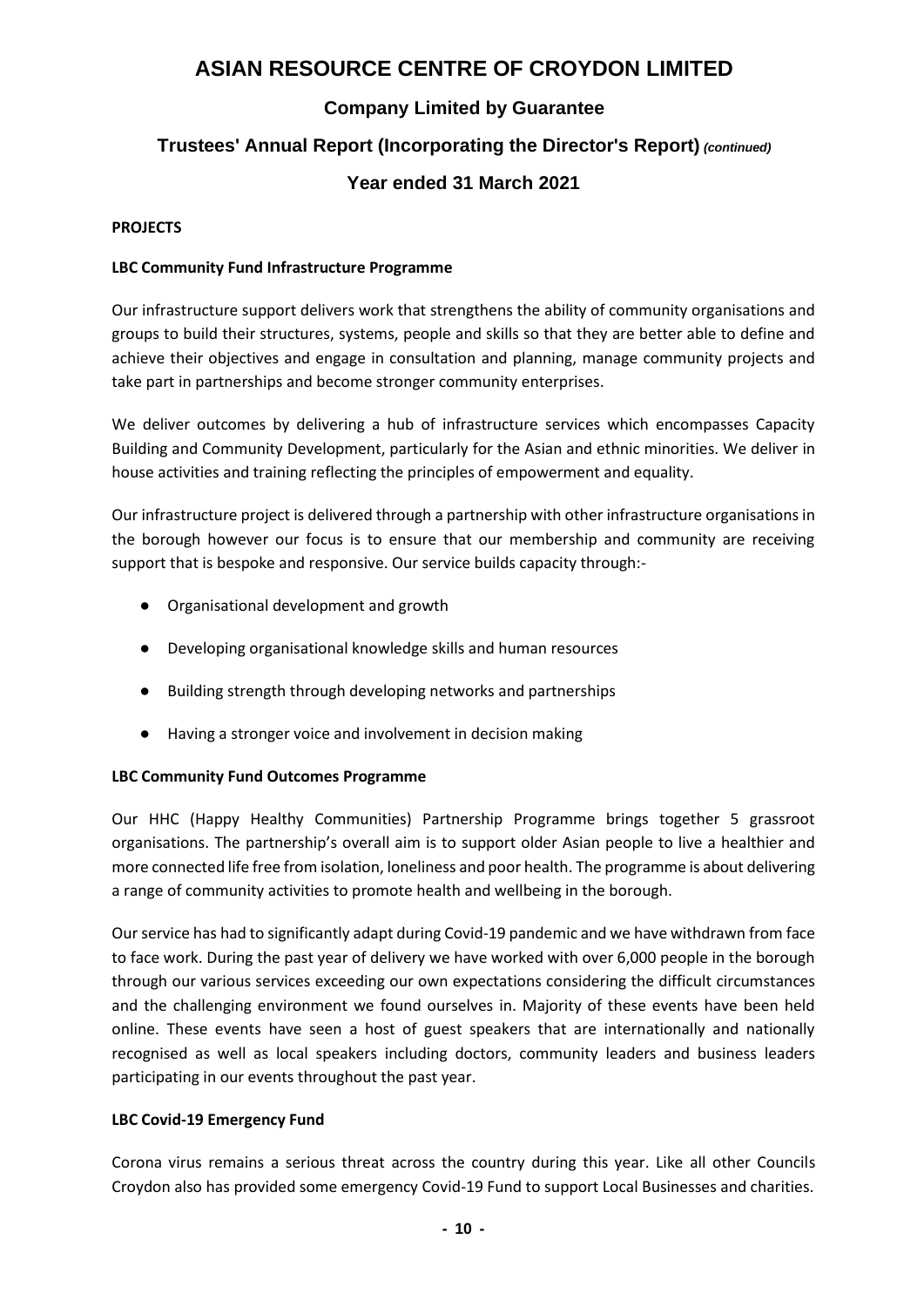### **Company Limited by Guarantee**

### **Trustees' Annual Report (Incorporating the Director's Report)** *(continued)*

### **Year ended 31 March 2021**

ARCC has been active throughout the pandemic period delivering a range of services to provide emergency food relief as well as vaccination uptake.

ARCC has been working to deliver a proactive prevention and awareness raising programme targeting Covid-19 high risk Asian families and vulnerable people in Croydon/SWL through participative community outreach, using established community engagement and social prescribing practices.

Our services included: -

- 1. Food Bank
- 2. Befriending
- 3. Information and Care packs
- 4. Culture specific Cooked Meal Service
- 5. Delivery /Collection
- 6. Shopping
- 7. Prescription Collection and Drop-off
- 8. Feeding the Homeless

#### **The National Lottery - CCDP Project**

We were funded in 2020 to deliver a 3 year programme by The National Lottery Community Fund. The CCDP (Croydon Community Development Partnership) Project was designed to holistically create an environment where Asian and local communities can thrive, and community led grassroots activities contributing to building an environment that engenders responsibilities and nurtures the positive things which people are willing to do to make their locality a better place to live and work.

The programme offers a core strengthening of the Asian VCS through partnership working;

- To build family resilience, improve community cohesion and combat social isolation
- To enable volunteering opportunities throughout the programmes, so the strong can share skills with struggling people and Carer's can be given support and some respite,
- To support parents to understand the educational system and thereby be able to support their children with their studies, engage young people using sport to have community conversations to prevent them being misled into a radical ideology.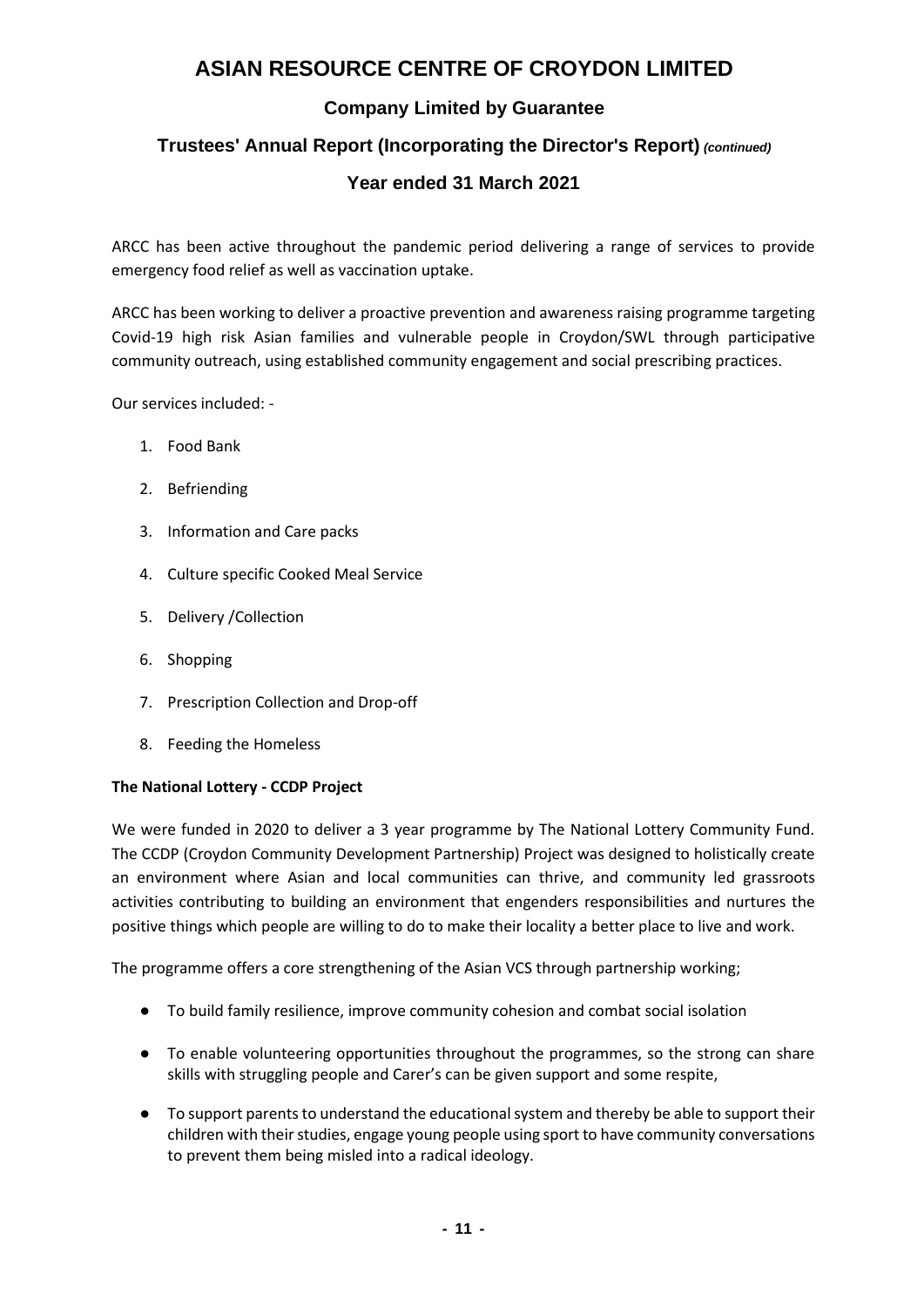### **Company Limited by Guarantee**

### **Trustees' Annual Report (Incorporating the Director's Report)** *(continued)*

### **Year ended 31 March 2021**

- To enable volunteering opportunities for young refugees and asylum seekers to support them to integrate into the community, backed by greater support to learn English.
- To provide a provision of culturally specific DASV services to prevent domestic abuse.

Project delivery partners include: -

- 1. BBSC (British Bangladeshi Society of Croydon)
- 2. Eastern Oasis
- 3. Elmwood Community Centre works
- 4. Freedom Together
- 5. Jagruti Women's Group
- 6. Lighthouse Educational Society
- 7. Empowering Tamil Families
- 8. Tutoring Today
- 9. Under One Sky
- 10. Unique Roots

#### **Local Trust - BLBG**

ARCC has been the locally trusted organisation for Broad green big local since 2017 and our role is to manage the staff, finance and premises on behalf of the steering group.

BLBG's vision is that Broad Green village will be a vibrant and thriving place. Its people – young and old - are united, connected, resilient to change and proud to live here. The project is funded b[y Local Trust](http://localtrust.org.uk/) for 10 years.

The project is led by a Steering Group made up of local residents who live, work or study in the area. The BLBG's vision for the Broad Green and their priorities are to: -

- 1. Leaving a legacy of a more united and stronger community
- 2. Support to vulnerable people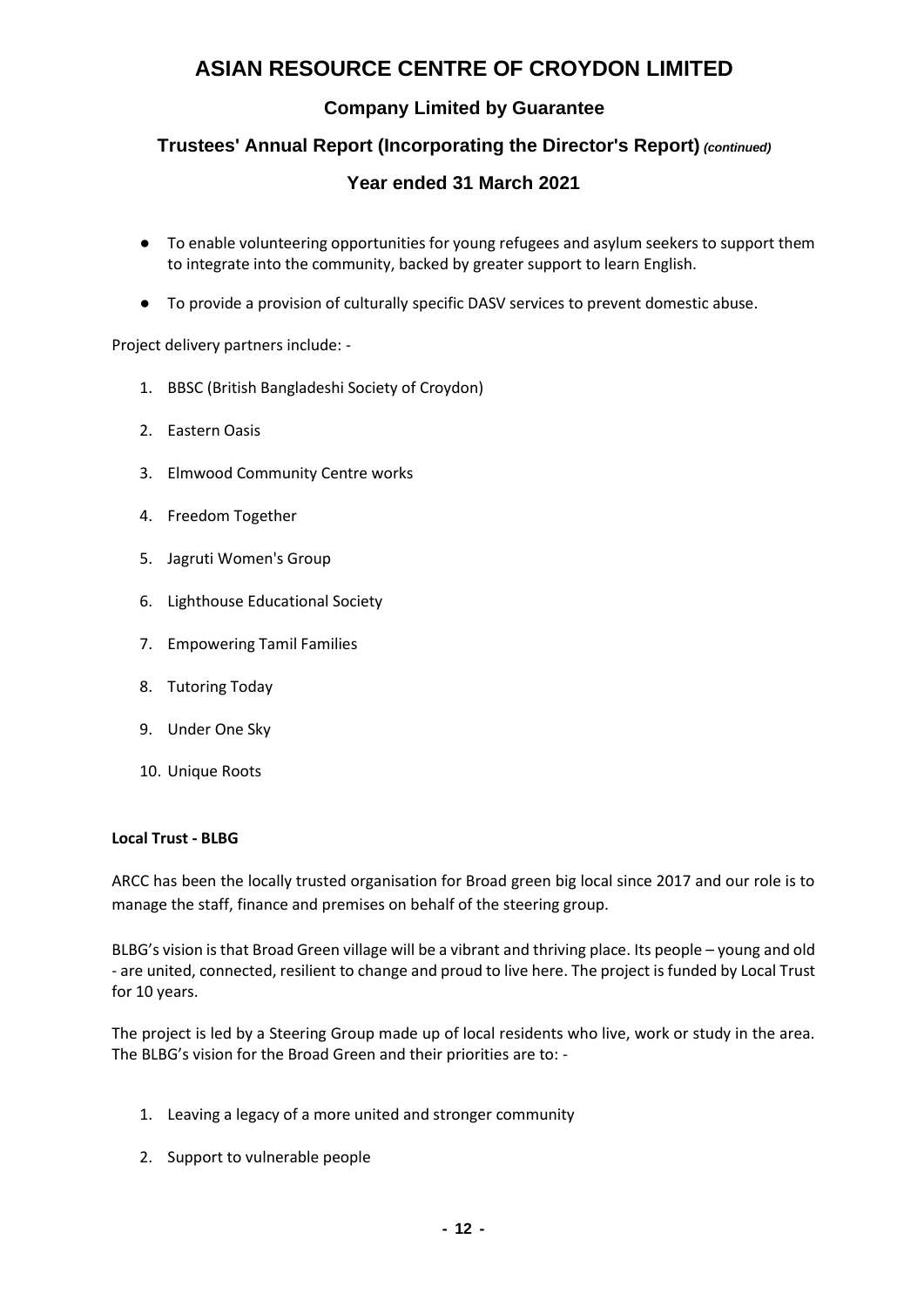### **Company Limited by Guarantee**

# **Trustees' Annual Report (Incorporating the Director's Report)** *(continued)* **Year ended 31 March 2021**

- 3. Improving our environment
- 4. Support financial literacy

We have continued our work to fulfil our responsibilities as the LTO (Local Trusted Organisation) for BLBG funded by the Big Lottery via the Local Trust. After securing the hub in 2019 over the past 12 month The Hub Broad Green has been the focal point for our covid relief work by ARCC and BLBG. the project has flourished delivering a range of activities including weekly Food Bank, Befriending Service, Care Packs, Christmas Hampers, Free School Meals, Mental Health Sessions, DASV Training as well as hosting many other community events and activities.

#### **One Croydon Alliance LVP- Family Guide Coordinator**

Research suggests that Asian communities require a bespoke programme of support that is not necessarily met through standard BME programmes or mainstream services. These are due to specific cultural, language, diet, and faith needs.

ARCC employed a Family Guide Coordinator funded by One Croydon Alliance LVP to support, supervise, train and manage our family guides across our programme. Our volunteer Family Guides are unique in that they often come from within the communities they serve i.e. mother tongue and cultural knowledge.

The family guides support people with issues around:

- Finance and debt problems
- Poor health and lack of exercise/poor health management
- Mental ill health
- Lack of community cohesion/integration
- Social Isolation & bereavement

#### **One Croydon Alliance LVP - Mental Health**

ARCC has been funded to deliver a Mental Health awareness raising programme for 2 years. The project will reach into communities through health champion conversations and targeted events.

There will be a positive impact on the community by providing people currently suffering exclusions from services by traditions and beliefs; with a trusted stepping stone to appropriate services, and support them to bypass the stigma thus enabling them to receive a more tailored service attentive to their needs.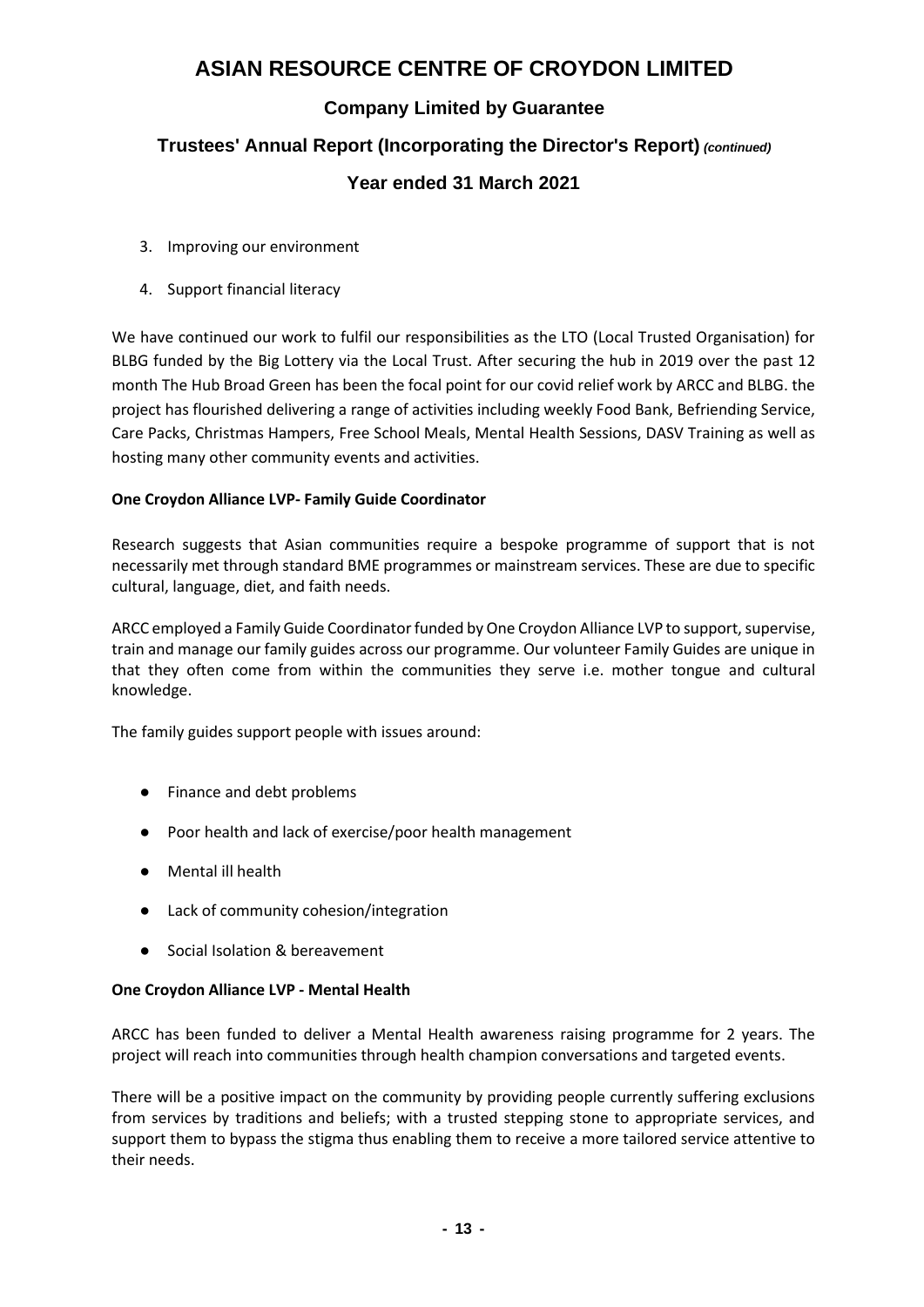### **Company Limited by Guarantee**

### **Trustees' Annual Report (Incorporating the Director's Report)** *(continued)*

### **Year ended 31 March 2021**

The project aims to give a better understanding of mental health issues and a clearer and less imposing pathway to better mental health creating a multitude of benefits including reducing language barriers to enable better engagement and raising awareness of local services.

The long term impact of the project will be improving knowledge, attitudes and behaviour towards people with mental health problems within the Asian community and get measurable results so we can learn more about what works to change knowledge, attitudes and behaviour within a specific BME population using a tailored social marketing intervention

This year we were funded to set up the programme and the following 2 years will see the delivery phases.

#### **CCG - Expert Patient Programme**

ARCC has been funded by the SWL CCG to carry out a FREE 6 week Expert Patient Programme training, a course for any adult living in Croydon who have one or more long-term health condition such as: -

- Chronic obtrusive pulmonary disease (COPD)
- Diabetes
- High blood pressure (hypertension)

#### **CCG - Long Term Conditions project**

ARCC has been funded by the SWL CCG to deliver a Long-Term Conditions Project. The Key service aims for the long-term conditions service includes:

Targeted outreach work to raise awareness of LTCs and risk factors amongst harder to reach communities, and to encourage and enable patients to recognise and present to existing interventions i.e., NHS Health checks, NHS Diabetes Prevention Programme or their GP

- Increasing opportunistic case finding activity to detect and protect two key cohorts of patients i.e., those living with a diagnosed long-term condition for which the clinical treatment targets are not being met, and those with an undiagnosed long-term condition
- Identification of people at risk of developing a long-term condition, such as people with raised blood pressure (hypertension)
- Supporting patients to consider lifestyle changes to reduce their risk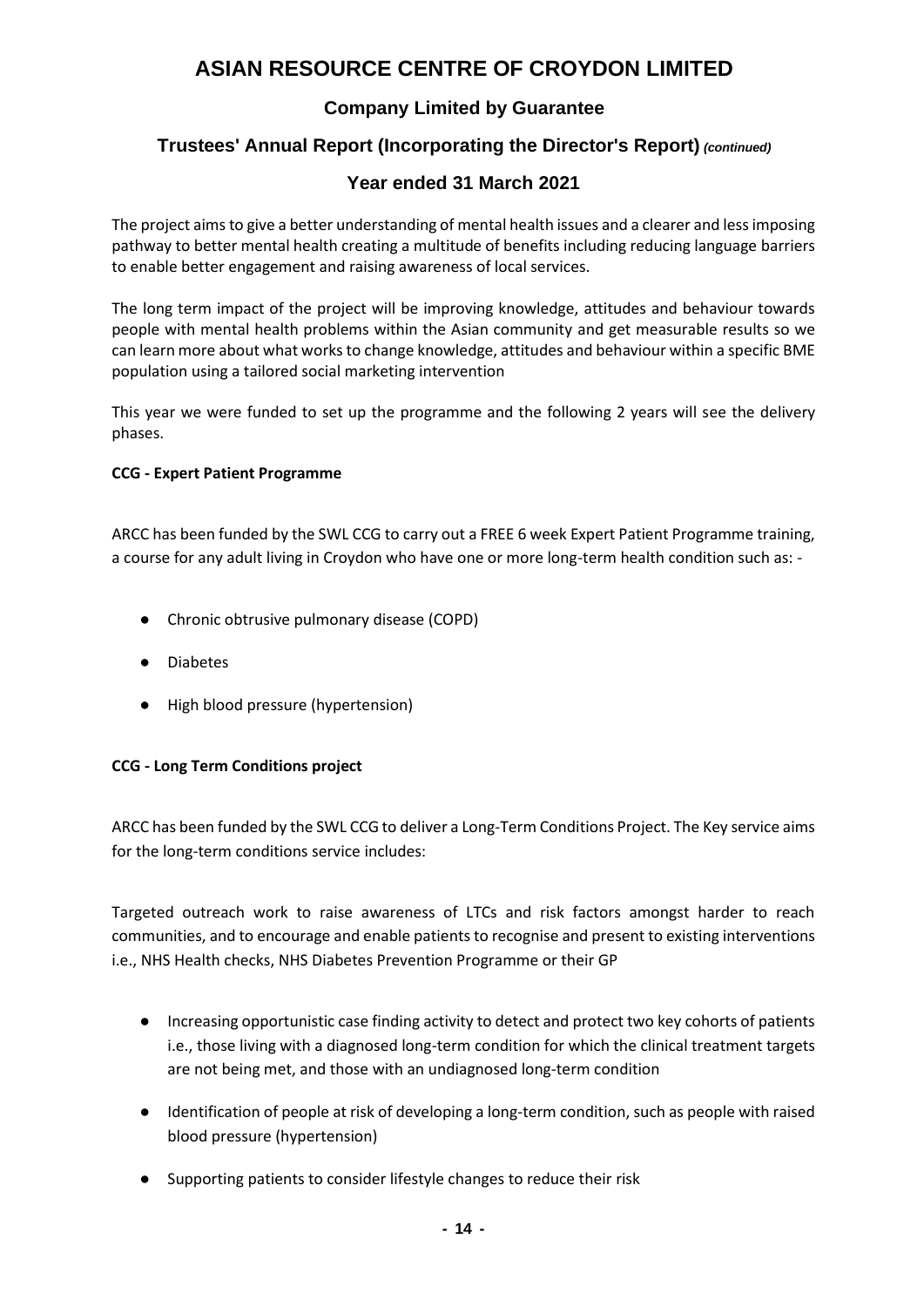### **Company Limited by Guarantee**

### **Trustees' Annual Report (Incorporating the Director's Report)** *(continued)*

### **Year ended 31 March 2021**

ARCC in partnership with the CBME Forum are working on behalf of the Southwest London Clinical Commissioning Group (CCG) and Croydon NHS, to provide our local community with education and support in managing long-term health conditions in Croydon.

#### **CCG - Covid-19 Vaccine Sessions & VCS Post COVID-19 Joint Solutions Meeting**

We have done several events around Covid-19 to raise awareness, myth busting, mental health, seasonal infection and help with vaccination uptake of the Covid-19 Vaccine. The sessions were attended by members of the public, frontline staff and Council staff.

We have held small sessions which saw between 20-40 people and large sessions attended by 274 people in our January. These sessions targeted particular topics and communities. Question and answer sessions between the public and local health specialists and GPs.

We held a VCS Post COVID-19 Joint Solutions Meeting with all of our delivery partners, other VCS organisations and community leaders. The aim of the meeting was to have a round table discussion with our member groups, VCS managers and leaders with a view to finding a joint solution for a way forward post Covid survival for VCS organisations.

#### **City Bridge Trust - Wave 4 - LCRF**

We received City Bridge Trust funding to deliver Covid support work during the first lockdown. The programme was for the development and implementation of tailored communications, training and support for specific community members who have trouble accessing existing IAG and service provision (initially online). Also to employ, train and support a group of community champions (family guides) to do social prescribing, digital support and signposting on an outreach basis.

This is a proactive prevention and awareness raising programme targeting COVID-19 high risk Asian families and vulnerable people in Croydon through participative community outreach, using established community engagement and social prescribing practices.

#### **Covid-19 Community & Survey Report-**

ARCC in partnership with BLBG produced a powerful report making recommendations of what works and what doesn't and what the community feels the government's priority should be. The report highlights important data and carries a comparative study across different demographics and BAME groups that could have a profound impact on how services are delivered to communities. Our delivery model also provides good practice for other organisations that find themselves operating during a crisis.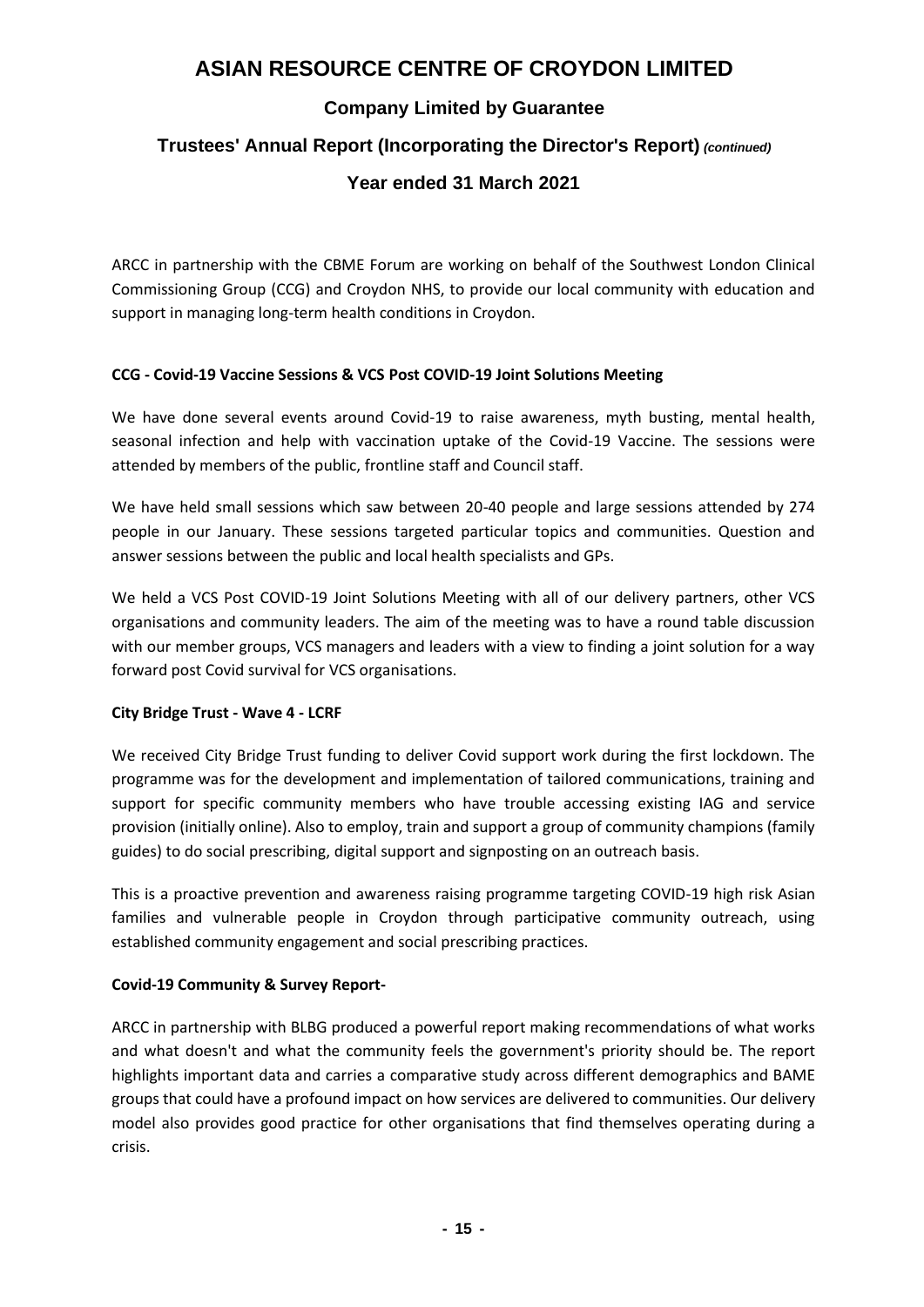### **Company Limited by Guarantee**

# **Trustees' Annual Report (Incorporating the Director's Report)** *(continued)*

### **Year ended 31 March 2021**

#### **Other Activities: -**

**IAG & Care Packs** - A care package for individuals including, service information, bereavement counselling, funeral information, and sympathy cards.

**Food Bank -** Essential food items and household goods to support vulnerable people during the pandemic. A host of volunteers from community organisations, business communities and individuals came together to support the food bank by volunteering and delivering food packs.

**Remote Befriending Service -** A remote befriending service calling individuals on a weekly basis for a friendly chat in order to combat loneliness, as well finding on additional support needs.

**Honour Based Abuse & Forced Marriage Seminar** - We held a Honour Based Abuse & Forced Marriage Roadshow Seminar at Croydon Town Hall in partnership with [N](https://twitter.com/KNFMHBV)ational honour based violence agency Karma Nirvana and Croydon Council.

**Knife Crime Seminar** - Supported The Mayor of Croydon with this event aimed to give a strong message to the Youth to call for an end to the gang and knife culture of the borough.

**Small Grant Launch by BLBG** - A small grant pot ranging from £500 to £2,000 for groups based in or delivering projects in the Broad Green area specifically to improve the lives of local people by Big local Broad Green for whom we are the LTO.

**Christmas Hamper Project** - 250 Christmas Hampers delivered to local families. The hampers contained food, toiletries, children's games/toys/books, masks, sanitizers, toothbrushes and other household items.

**Silver Sunday Event** - Supported MS Foundation with a virtual Silver Sunday event Over 60 older people participated in this session and received mini breakfast hampers from MS Foundation.

**Paying Respect to Sgt Matt Ratana** - We represented the Asian community paying tribute and sending out a strong message to condemn the horrific murder of a local Police Officer.

**ARCC AGM** -We held our first virtual AGM via Zoom with almost 100 people in attendance where we updated the community on the previous year's work of the organisation, about our future plans.

**One Croydon Alliance Consultation** -Representation of the VCS at the CVSA (Community and Voluntary sector Alliance) Meeting. Our CEO Chaired the community consultation element of the meeting with the One Croydon Alliance.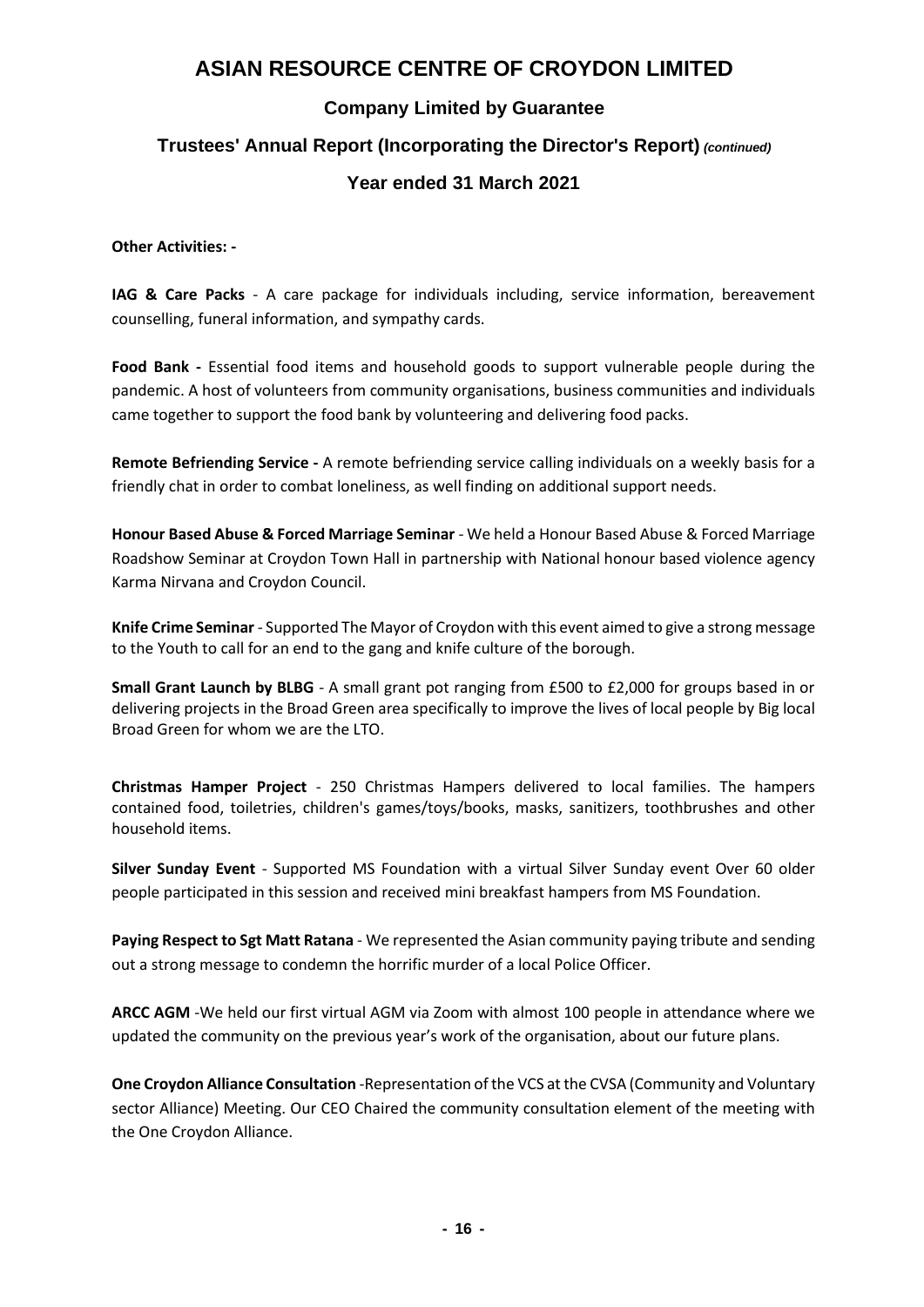### **Company Limited by Guarantee**

### **Trustees' Annual Report (Incorporating the Director's Report)** *(continued)*

### **Year ended 31 March 2021**

**Free School Meals** - Our Jay Patel invited local business Spice Village to distribute free School meals to 30 families during the half term break including to local nurseries.

**Virtual Coffee Mornings** - During the pandemic our flagship Monthly Friends Coffee Mornings went Virtual with a focus on health topics.

**Community Chats -** We launched a new online weekly community chats project delivering a total of seven sessions with a total of 110 participants.

**Wilton Park Virtual Dialogue -** We took part as a key speaker at a Foreign Office dialogue on 'Addressing the disproportionate impact of COVID-19 on minority ethnic communities and to identify what support and action is required to protect minority ethnic groups from the adverse impacts of COVID-19.

**An Evening with Crown Prosecution Service** - We hosted an evening with the Crown prosecution service CPS with the first BAME public prosecutor with ARCC and BME Forum to target young people of BAME population to get involved with the Crown Prosecution Service.

**Seminar on Harmful Practices -** Presented at the Harmful practice's seminar in partnership with the FJC (Family Justice Centre) and Croydon Council.

**Cross Borough Public Meetings -** Our CEO has been doing lots of work cross borough and highlighting the work that is happening in Croydon through shared learning events with multiple Bangladeshi organisations.

**Health Awareness Event -** A session on stroke awareness with speakers including doctors and stroke consultants from Croydon University Hospital who gave a presentation on the topic and took Q&A from the public.

**Volunteering -** We have been supported by up to 20 dedicated volunteers on the ground. The Mayor of Croydon Cllr. Humayun Kabir attended our volunteer Certificate presentation ceremony as a mark of appreciation.

**Mental Health & Social Isolation** - ARCC presented a Virtual Coffee Morning on 13th Jan 2021 with specialist Panel, Dr Vaishali Shetty (Governing Body GP Member Croydon CCG), Dr June Brown (Friendship Bench Project, Tanya Kirrage (Senior Psychological Wellbeing Practitioner, SLAM).

**Healthy Nutrition - South Asian Diets -** ARCC conducted a Virtual Coffee Morning on Nutrition, Diet and Healthy Eating Session on South Asian Diets with Croydon Health Services NHS Trust dietician Georgia Kemp.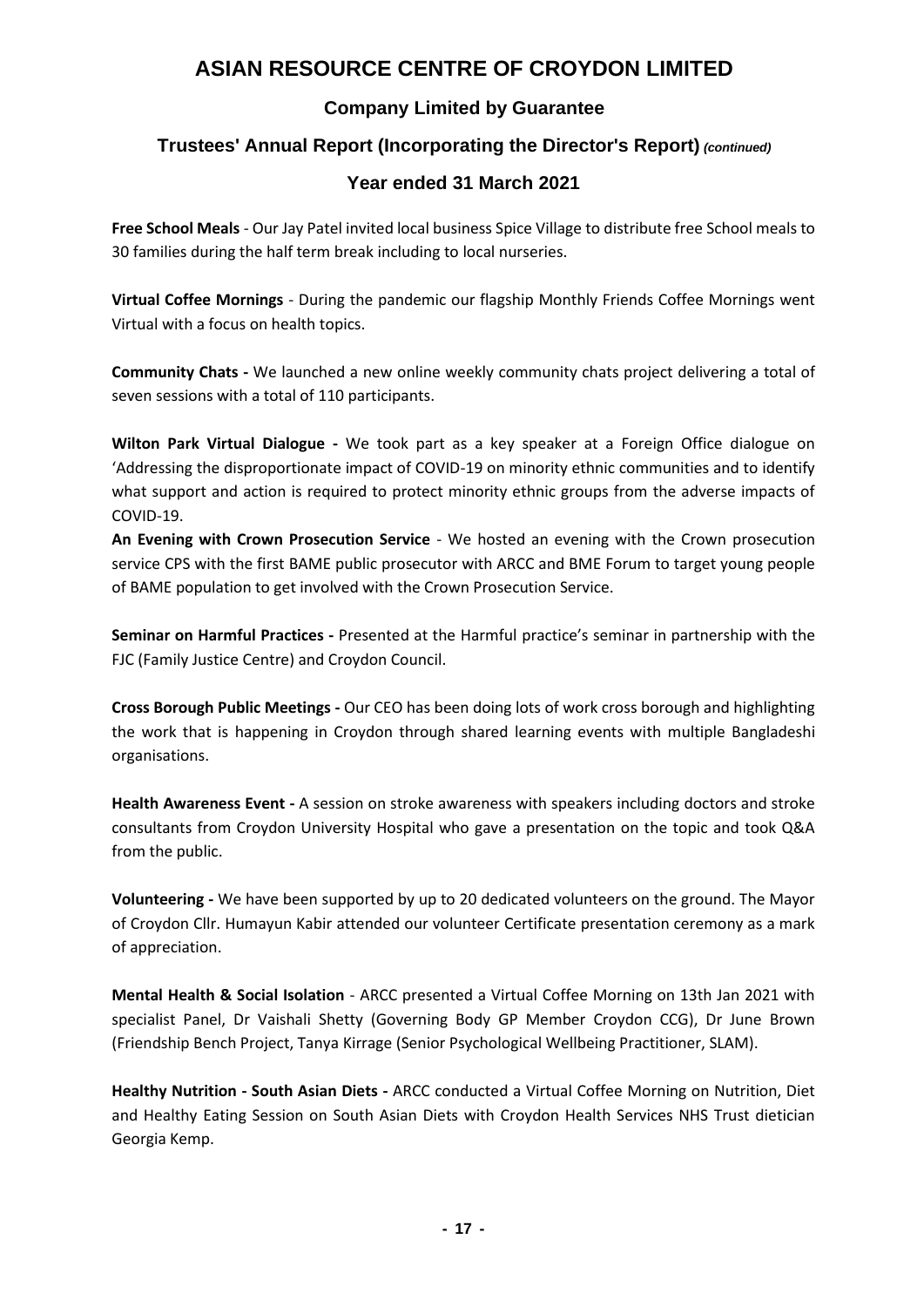### **Company Limited by Guarantee**

### **Trustees' Annual Report (Incorporating the Director's Report)** *(continued)*

### **Year ended 31 March 2021**

**Covid Secure Space** - At our BLBG project the premises at The Hub Broad Green was made Covid secure by building a glass partition so that staff could work in a safe environment whilst allowing for other activities to take place at the premises.

**Covid-19 Vaccine: Your Questions Answered:** We have continued to work closely with the NHS CCG, Council and community groups to get out key communications in different languages. Your Questions Answered by an expert panel of health professionals, had 274 people in attendance.

**Should we take the vaccine joint event with BME Forum -** ARCC & C BME Forum conducted a Q&A session with local Doctors, Community Leaders & Covid survivors and Deputy Mayor of London Dr Debbie Weeks-Bernard. 500 people in attendance.

**Vaccine Story with ARCC CEO & Chair -** ARCC has been working with the Croydon Council to send out positive messages to encourage people to take up the vaccine. Community leaders including our CEO and Chair recorded their vaccination story.

**Purley Mosque Vaccine Event** - Purley Mosque held a Covid vaccine webinar and Q&A session targeting Muslim community to increase the uptake of the vaccine. Our CEO was a keynote speaker and gave her view on the challenges of Covid19.

**EPP Programme -** ARCC's Expert Patient Programme is a very innovative way to help individuals to selfmanage their long term health conditions by healthy Eating, Action Planning, Problem Solving and Effective Communication.

**Covid Vaccine Over 60's -** Continuing our Covid online series another session was arranged specifically for over 60's.

**Covid Vaccine Places of Worship -** ARCC supported the Council's Places of Worship Covid-19 session with a wide representation of different faiths. The Event was attended by an expert panel including Rachel Flower (Director of Public Health Croydon)

**Covid-19 Vaccination with Cllr. Humayun Kabir -** Former Croydon Mayor Cllr Humayun Kabir hosted a Covid-19 vaccine awareness session. ARCC Chair Mr Jay Patel was also invited as a guest speaker to talk about his experiences and challenges in the community.

**Covid Vaccine Hindi & Urdu -** ARCC arranged a Hindi/Urdu vaccination information and Q&A session with Croydon GP's Dr Vaishali Shetty in Hindi, Dr Kashif Aziz f in Urdu.

**Covid-19 Q&A Videos -** In partnership with several NHS GP's we have produced a series of Q&A's videos on Covid-19 Vaccine answering some of the common questions asked by the community.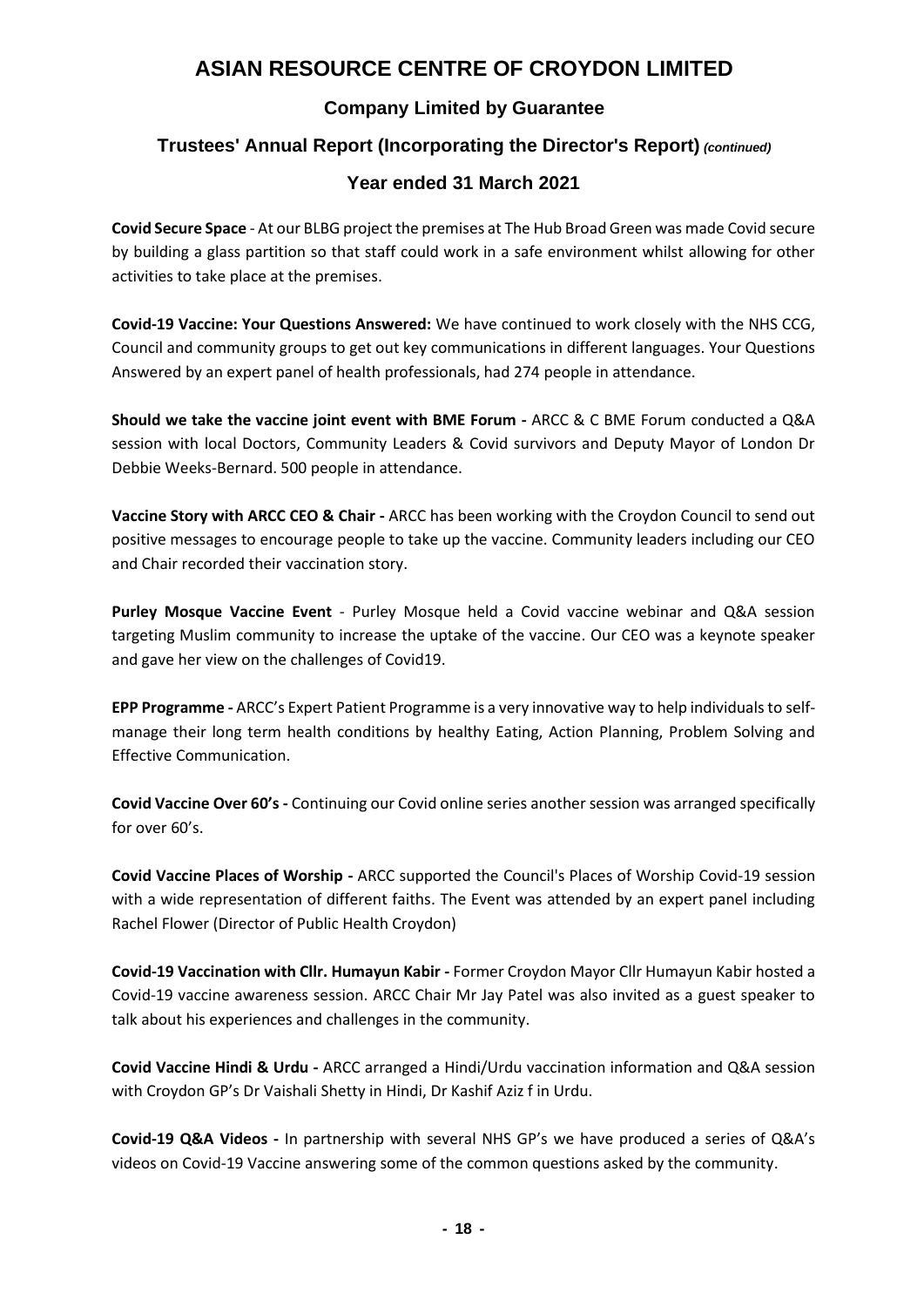### **Company Limited by Guarantee**

### **Trustees' Annual Report (Incorporating the Director's Report)** *(continued)*

### **Year ended 31 March 2021**

**International Women's Day -** ARCC celebrated International Women's Day (IWD) on 8th March 2021 to recognise Women's contribution in the society. Attended by over 110 people. Our inspirational speakers were Poet Aminah Rahman, Community Worker and Director Dinaz Stafford and Author Pinky Lilani CBE.

**Radio 5 Live interview -** Following an article in the Telegraph about the effective and rapid response to vaccine hesitancy in croydon. Our CEO was invited to a Radio 5 Live interview with Naga Munchetty where Ima spoke about the issues that were present in the BAME communities, myths, cultural norms, inequalities, and mistrust in the government.

**HRH Duchess of Cornwell Visits St Paul's Thornton Heath -** ARCC were selected to meet with the Duchess of Cornwall during her visit to St Paul's in Thronton heath. The visit was featured in local paper Thornton Heath Chronicles and Inside Croydon.

**Meeting with Vaccine Minister Nadhim Zahawi MP-** We attended a meeting with Nadhim Zahawi MP to ask him questions about the development and rollout of the vaccination programme.

**Covid-19 Update** - A multi-agency event for the whole of the borough partnering Council, NHS and the Infrastructure organisations. The meeting saw different groups and communities come together to share their stories and ask questions to a panel of speakers.

#### **Small company provisions**

This report has been prepared in accordance with the provisions applicable to companies entitled to the small companies exemption.

The trustees' annual report was approved on  $8<sup>th</sup>$  November 2021 and signed on behalf of the board of trustees by:

Trustee Director

J. Patel - Chair S. Moreau - Secretary

R. Jahur - Treasurer **Director**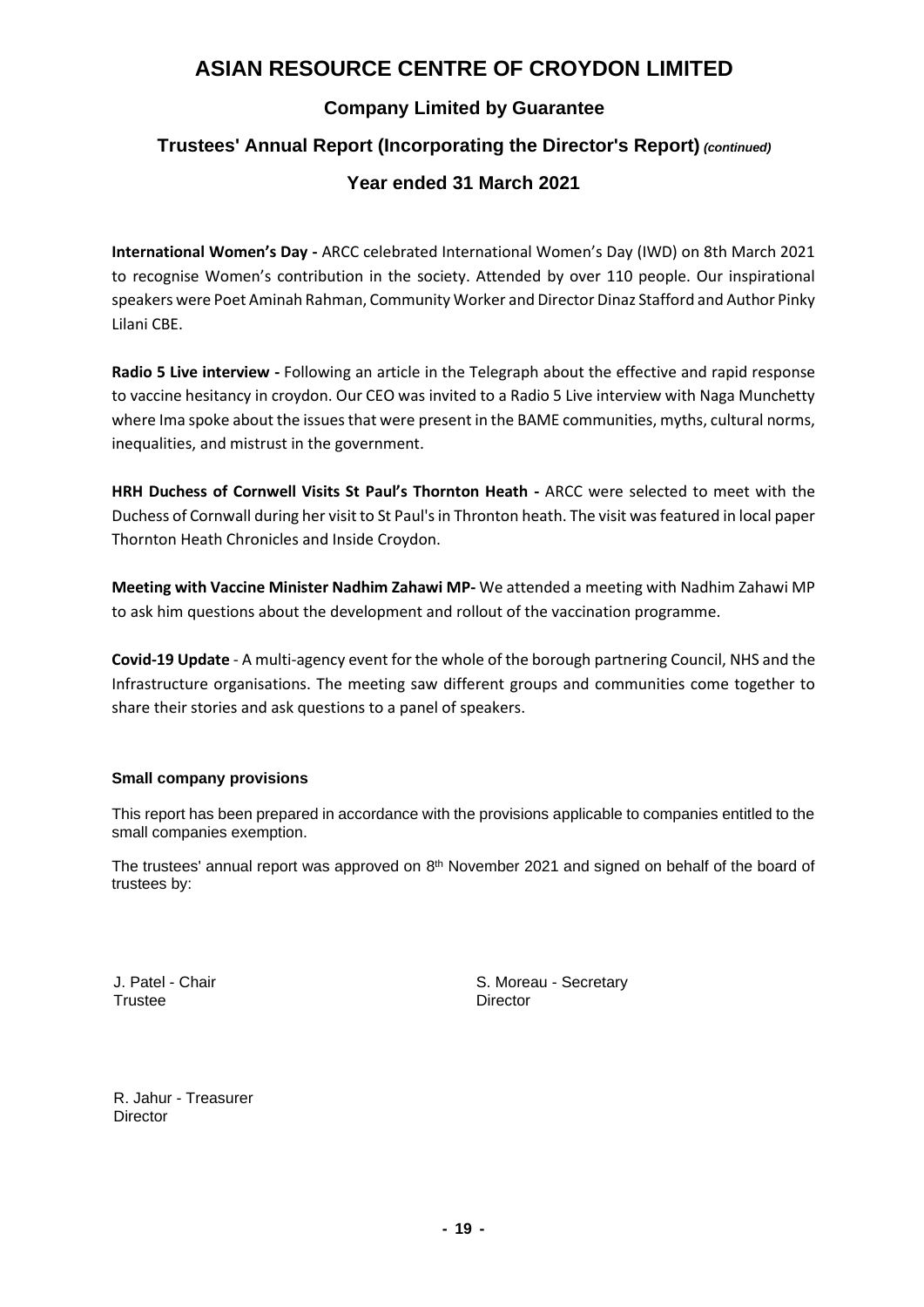### **Company Limited by Guarantee**

#### **Independent Examiner's Report to the Trustees of ASIAN RESOURCE CENTRE OF CROYDON LIMITED** *(continued)*

### **Year ended 31 March 2021**

I report to the trustees on my examination of the financial statements of ASIAN RESOURCE CENTRE OF CROYDON LIMITED ('the charity') for the year ended 31 March 2021.

#### **Responsibilities and basis of report**

As the trustees of the company (and its directors for the purposes of company law) you are responsible for the preparation of the financial statements in accordance with the requirements of the Companies Act 2006 ('the 2006 Act').

Having satisfied myself that the accounts of the company are not required to be audited under Part 16 of the 2006 Act and are eligible for independent examination, I report in respect of my examination of the charity's accounts as carried out under section 145 of the Charities Act 2011 ('the 2011 Act'). In carrying out my examination I have followed the Directions given by the Charity Commission under section 145(5)(b) of the 2011 Act.

#### **Independent examiner's statement**

Since the charity's gross income exceeded £250,000 your examiner must be a member of a body listed in section 145 of the 2011 Act. I confirm that I am qualified to undertake the examination because I am a member of the Association of Chartered Certified Accountants, which is one of the listed bodies.

I have completed my examination. I confirm that no matters have come to my attention in connection with the examination giving me cause to believe:

- 1. accounting records were not kept in respect of the charity as required by section 386 of the 2006 Act; or
- 2. the financial statements do not accord with those records; or
- 3. the financial statements do not comply with the accounting requirements of section 396 of the 2006 Act other than any requirement that the accounts give a 'true and fair' view which is not a matter considered as part of an independent examination: or
- 4. the financial statements have not been prepared in accordance with the methods and principles of the Statement of Recommended Practice for accounting and reporting by charities applicable to charities preparing their accounts in accordance with the Financial Reporting Standard applicable in the UK and Republic of Ireland (FRS 102).

I have no concerns and have come across no other matters in connection with the examination to which attention should be drawn in this report to enable a proper understanding of the accounts to be reached.

Z F Begg - FCCA Independent Examiner

Begg Williamson & Co. 24 Church Road Crystal Palace London SE19 2ET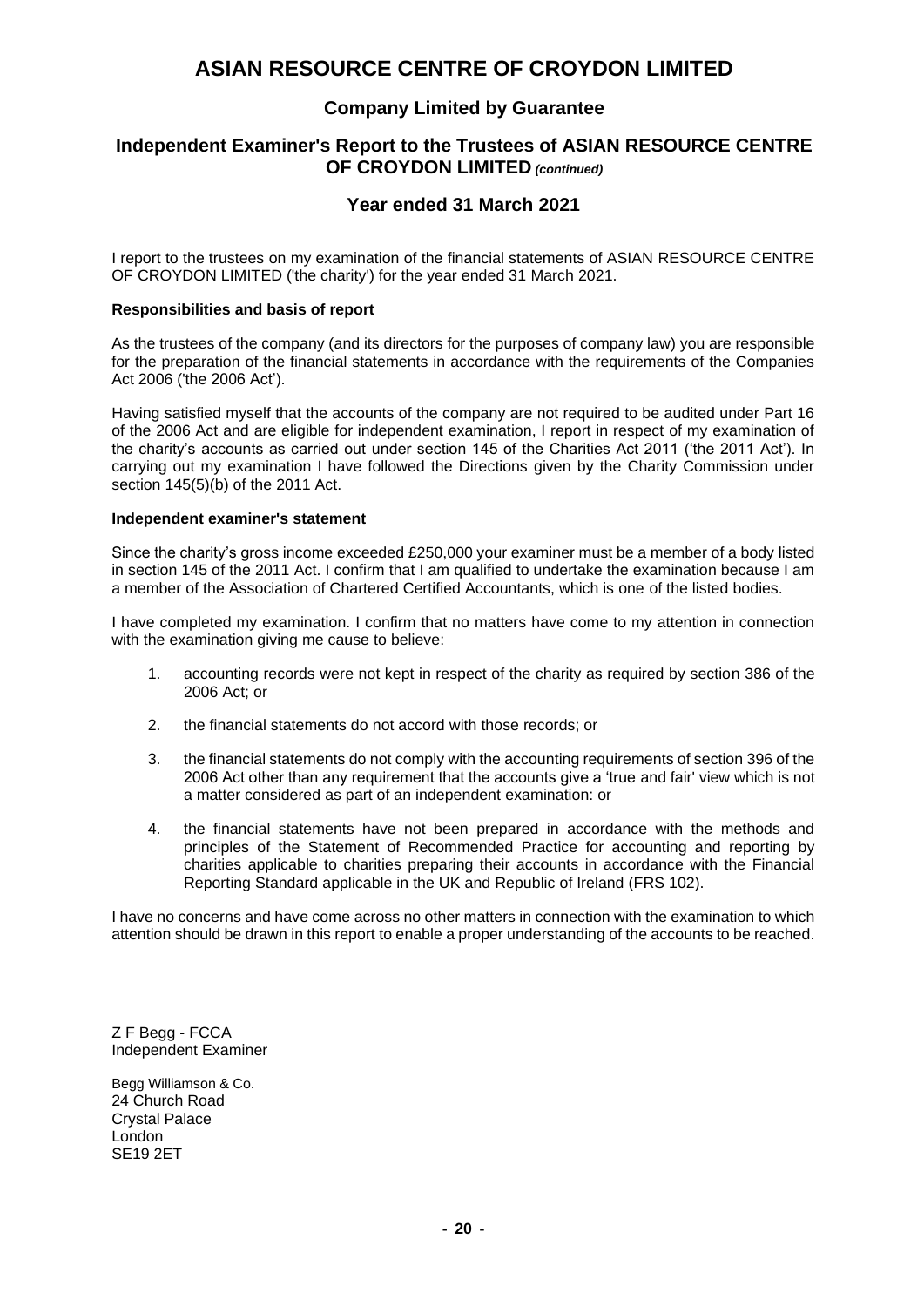### **Company Limited by Guarantee**

#### **Statement of Financial Activities (including income and expenditure account)**

### **Year ended 31 March 2021**

|                                                                             |             | Unrestricted | 2021<br>Restricted |                         | 2020                    |
|-----------------------------------------------------------------------------|-------------|--------------|--------------------|-------------------------|-------------------------|
|                                                                             | <b>Note</b> | funds<br>£   | funds<br>£         | <b>Total funds</b><br>£ | <b>Total funds</b><br>£ |
| Income and endowments                                                       |             |              |                    |                         |                         |
| Donations and legacies                                                      | 5           | 4,888        | 489,151            | 494,039                 | 341,932                 |
| Charitable activities                                                       | 6           | 222          |                    | 222                     | 263                     |
| Other trading activities                                                    | 7           | 3,351        |                    | 3,351                   | 2,631                   |
| Investment income                                                           | 8           | 24           |                    | 24                      | 78                      |
| <b>Total income</b>                                                         |             | 8,485        | 489,151            | 497,636                 | 344,904                 |
| <b>Expenditure</b>                                                          |             |              |                    |                         |                         |
| Expenditure on charitable activities                                        | 9,10        | 4,536        | 394,587            | 399,123                 | 354,594                 |
| <b>Total expenditure</b>                                                    |             | 4,536        | 394,587            | 399,123                 | 354,594                 |
| Net income/(expenditure) and net                                            |             |              |                    |                         |                         |
| movement in funds                                                           |             | 3,949        | 94,564             | 98,513                  | (9,690)                 |
| <b>Reconciliation of funds</b><br>Total funds brought forward as previously |             |              |                    |                         |                         |
| reported                                                                    |             | 73,244       | 117,043            | 190,287                 | 242,602                 |
| Prior year adjustment                                                       |             |              | (26, 474)          | (26, 474)               | (42, 624)               |
| Total funds brought forward as restated                                     |             | 73,244       | 90,569             | 163,813                 | 199,978                 |
| <b>Total funds carried forward</b>                                          |             | 77,193       | 185,133            | 262,326                 | 190,287                 |
|                                                                             |             |              |                    |                         |                         |

The statement of financial activities includes all gains and losses recognised in the year. All income and expenditure derive from continuing activities.

**The notes on pages 23 to 30 form part of these financial statements.**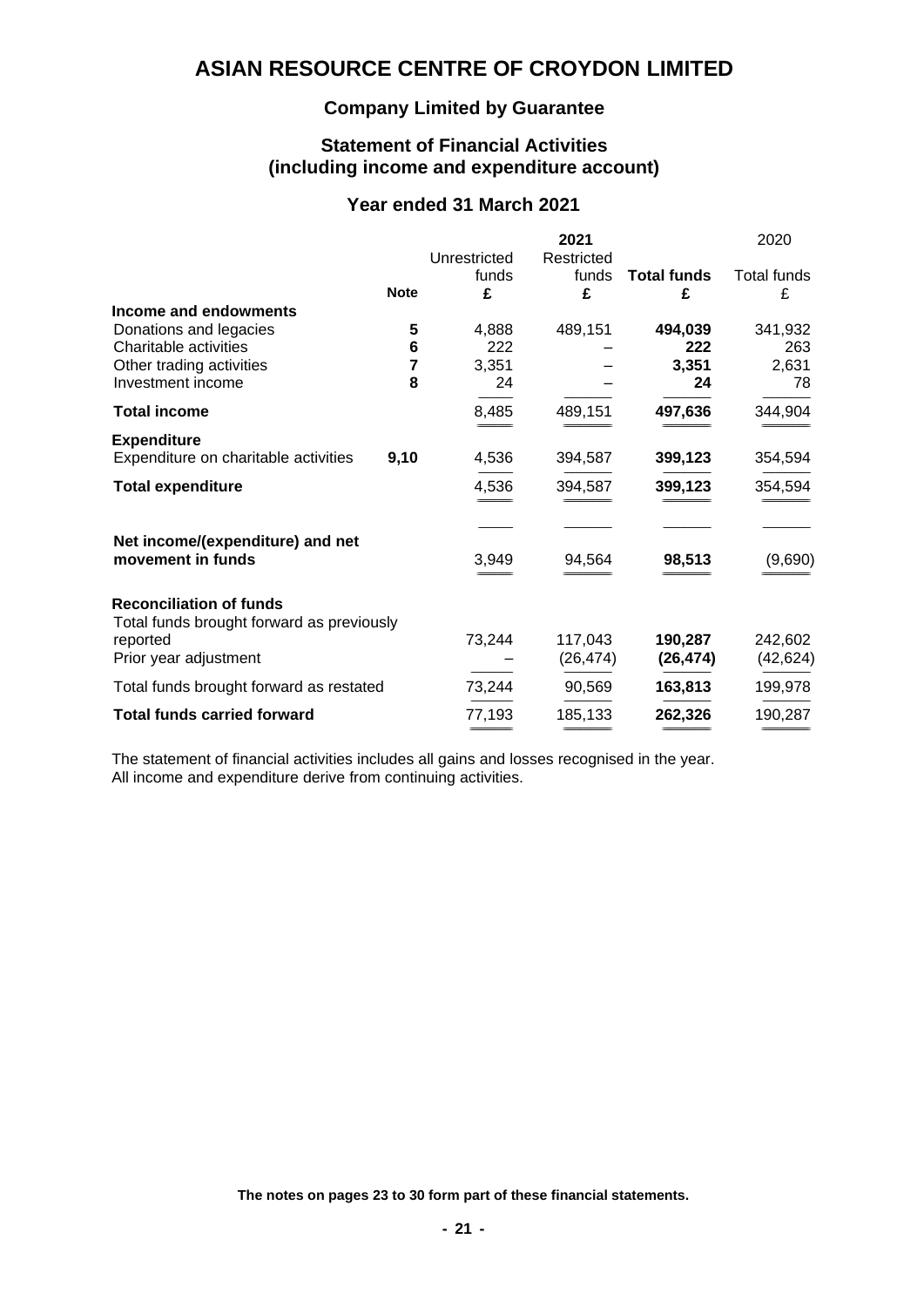### **Company Limited by Guarantee**

### **Statement of Financial Position** *(continued)*

### **31 March 2021**

|                                                |             | 2021    |         |         |
|------------------------------------------------|-------------|---------|---------|---------|
|                                                | <b>Note</b> | £       | £       | £       |
| <b>Fixed assets</b>                            |             |         |         |         |
| Tangible fixed assets                          | 15          |         | 4,253   | 5,671   |
| <b>Current assets</b>                          |             |         |         |         |
| <b>Debtors</b>                                 | 16          | 15,800  |         | 5,138   |
| Cash at bank and in hand                       |             | 248,935 |         | 186,802 |
|                                                |             | 264,735 |         | 191,940 |
| Creditors: amounts falling due within one year | 17          | 6,662   |         | 7,323   |
| <b>Net current assets</b>                      |             |         | 258,073 | 184,617 |
| <b>Total assets less current liabilities</b>   |             |         | 262,326 | 190,288 |
| <b>Net assets</b>                              |             |         | 262,326 | 190,288 |
|                                                |             |         |         |         |
| <b>Funds of the charity</b>                    |             |         |         |         |
| <b>Restricted funds</b>                        |             |         | 185,133 | 117,043 |
| Unrestricted funds                             |             |         | 77,193  | 73,244  |
| <b>Total charity funds</b>                     | 19          |         | 262,326 | 190,287 |
|                                                |             |         |         |         |

For the year ending 31 March 2021 the charity was entitled to exemption from audit under section 477 of the Companies Act 2006 relating to small companies.

Directors' responsibilities:

- The members have not required the company to obtain an audit of its financial statements for the year in question in accordance with section 476;
- The directors acknowledge their responsibilities for complying with the requirements of the Act with respect to accounting records and the preparation of financial statements.

These financial statements have been prepared in accordance with the provisions applicable to companies subject to the small companies' regime.

These financial statements were approved by the board of trustees and authorised for issue on 4 September 2020, and are signed on behalf of the board by:

J. Patel - Chair **S. Moreau - Secretary** S. Moreau - Secretary S. Moreau - Secretary Director

R. Jahur - Treasurer **Director** 

**The notes on pages 23 to 30 form part of these financial statements.**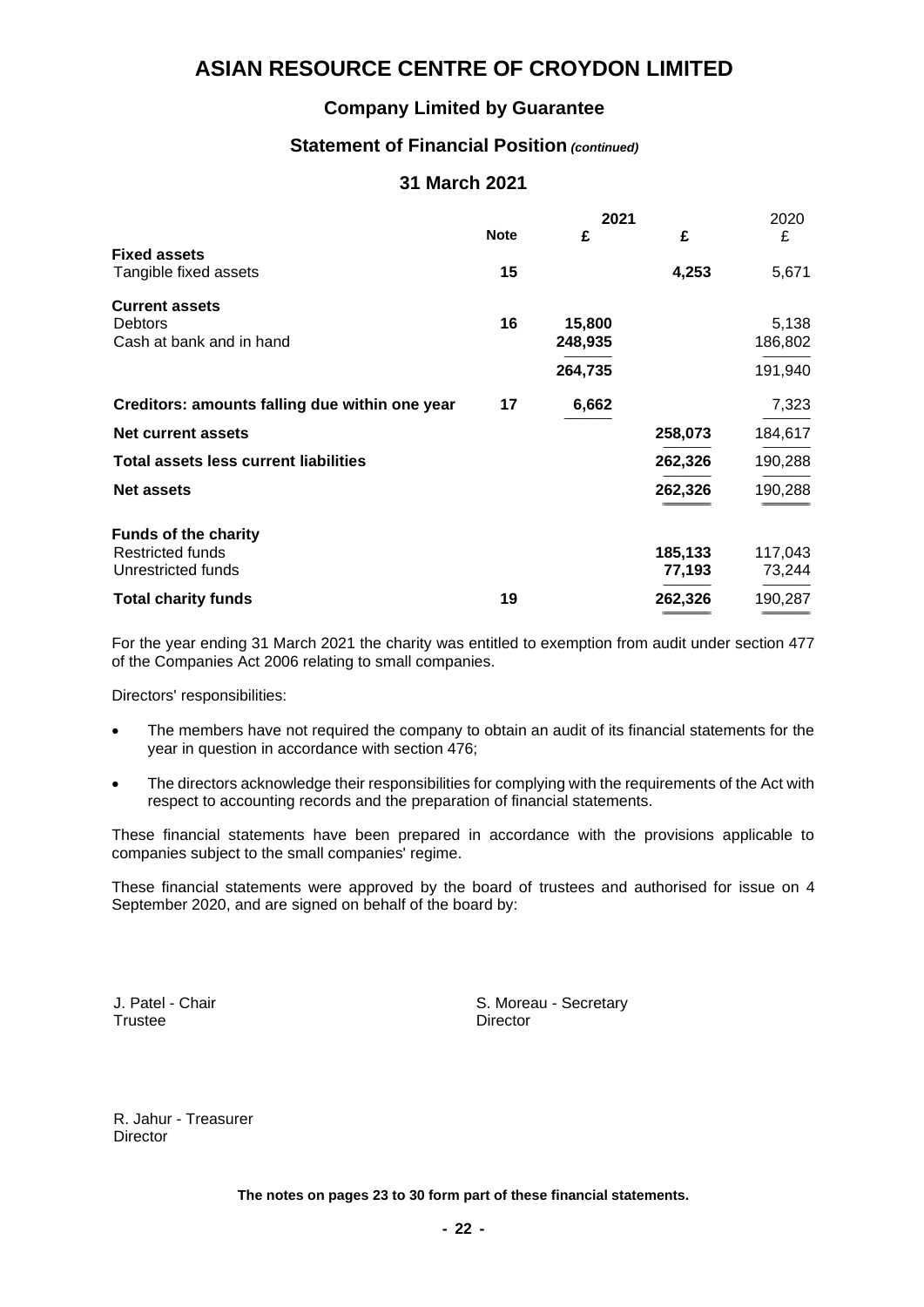### **Company Limited by Guarantee**

#### **Notes to the Financial Statements**

#### **Year ended 31 March 2021**

#### **1. General information**

The charity is a public benefit entity and a private company limited by guarantee, registered in England and Wales and a registered charity in England and Wales. The address of the registered office is CVA Resource Centre, 82 London Road, CROYDON, CR0 2TB, ENGLAND.

#### **2. Statement of compliance**

These financial statements have been prepared in compliance with FRS 102, 'The Financial Reporting Standard applicable in the UK and the Republic of Ireland', the Statement of Recommended Practice applicable to charities preparing their accounts in accordance with the Financial Reporting Standard applicable in the UK and Republic of Ireland (FRS 102) (Charities SORP (FRS 102)) and the Companies Act 2006.

#### **3. Accounting policies**

#### **Basis of preparation**

The financial statements have been prepared on the historical cost basis, as modified by the revaluation of certain financial assets and liabilities and investment properties measured at fair value through income or expenditure.

The financial statements are prepared in sterling, which is the functional currency of the entity.

#### **Going concern**

There are no material uncertainties about the charity's ability to continue.

#### **Disclosure exemptions**

The entity satisfies the criteria of being a qualifying entity as defined in FRS 102. As such, advantage has been taken of the following disclosure exemptions available under paragraph 1.12 of FRS 102:

(a) No cash flow statement has been presented for the company.

(b) Disclosures in respect of financial instruments have not been presented.

#### **Judgements and key sources of estimation uncertainty**

The preparation of the financial statements requires management to make judgements, estimates and assumptions that affect the amounts reported. These estimates and judgements are continually reviewed and are based on experience and other factors, including expectations of future events that are believed to be reasonable under the circumstances.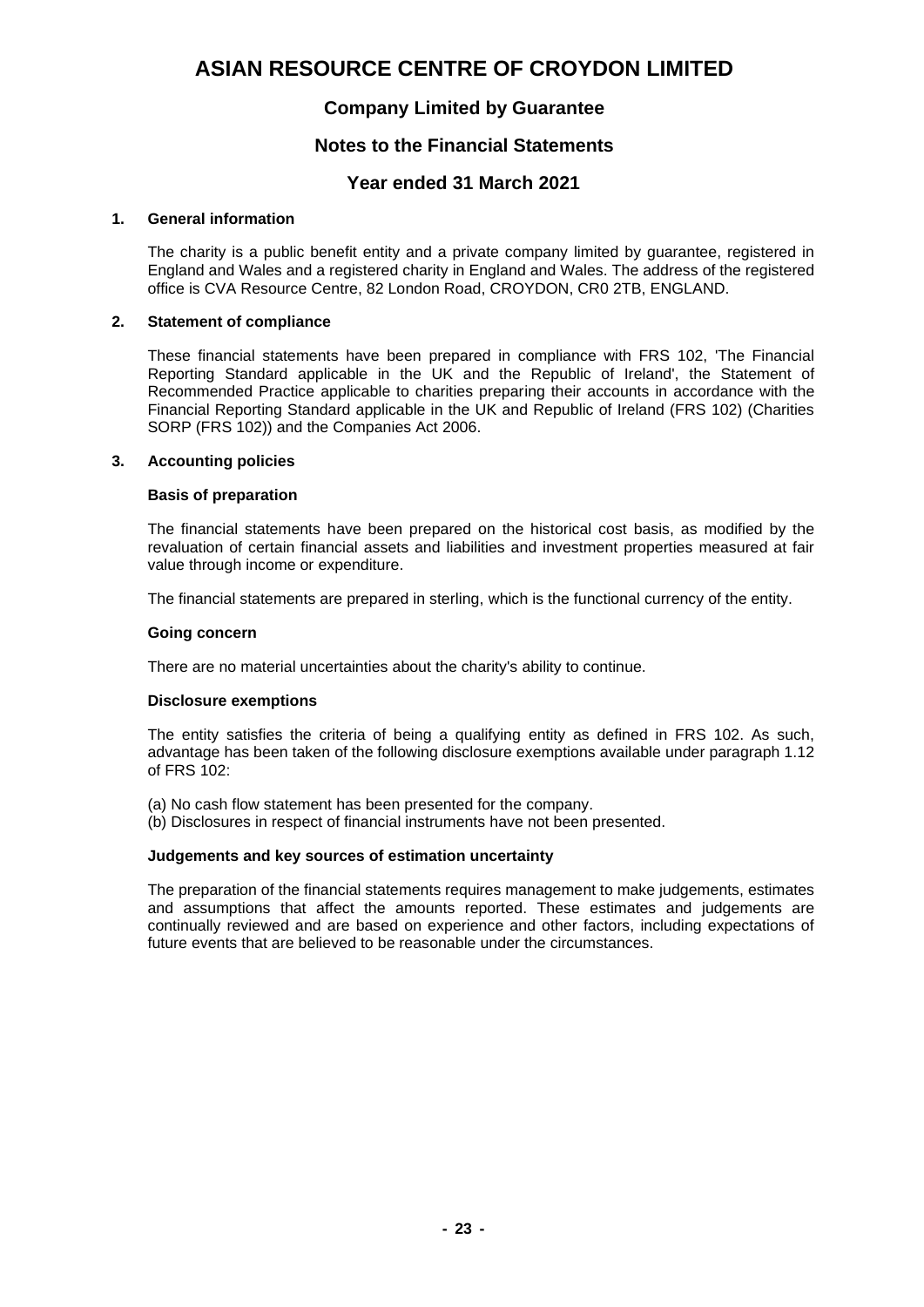### **Company Limited by Guarantee**

#### **Notes to the Financial Statements** *(continued)*

#### **Year ended 31 March 2021**

#### **3. Accounting policies** *(continued)*

#### **Fund accounting**

Unrestricted funds are available for use at the discretion of the trustees to further any of the charity's purposes.

Designated funds are unrestricted funds earmarked by the trustees for particular future project or commitment.

Restricted funds are subjected to restrictions on their expenditure declared by the donor or through the terms of an appeal and fall into one of two sub-classes: restricted income funds or endowment funds.

#### **Incoming resources**

#### **Income**

All income is included in the statement of financial activities when the charity is entitled to the income, any performance related conditions attached have been met or are fully within the control of the charity, the income is considered probable and the amount can be quantified with reasonable accuracy. The following specific policies are applied to categories of income:

 Donations and legacy income is received by way of donations, legacies, grants and gifts and is included in full in the Statement of Financial Activities when receivable. Where legacies have been notified to the charity but the criteria for income recognition have not been met, the legacy is treated as a contingent asset and disclosed if material. Grants, where entitlement is not conditional on the delivery of a specific performance by the charity, are recognised when the

charity becomes unconditionally entitled to the grant

- Investment income is included when receivable.
- Income from grants, where related to performance and specific deliverables, are accounted for as the charity earns the right to consideration by its performance.

#### **Resources expended**

#### **Expenditure**

Expenditure is recognised on an accruals basis as a liability is incurred. Expenditure includes any VAT which cannot be fully recovered and is reported as part of the expenditure to which it relates: •

Charitable expenditure comprises those costs incurred by the charity in the delivery of its activities and services for its beneficiaries. It includes both costs that can be allocated directly to such activities and those costs of an indirect nature necessary to support them.

 Other expenditure includes all expenditure that is neither related to raising funds for the charity nor part of its expenditure on charitable activities.

 All costs are allocated between the expenditure categories of the SOFA on a basis designed to reflect the use of the resource. Costs relating to a particular activity are allocated directly, others are apportioned on an appropriate basis, as set out in the notes to the accounts.

#### **Tangible assets**

All fixed assets are initially recorded at cost.

#### **Depreciation**

Depreciation is calculated to write off the cost or valuation of an asset, less its residual value, over the useful economic life of that asset as follows:

25% reducing balance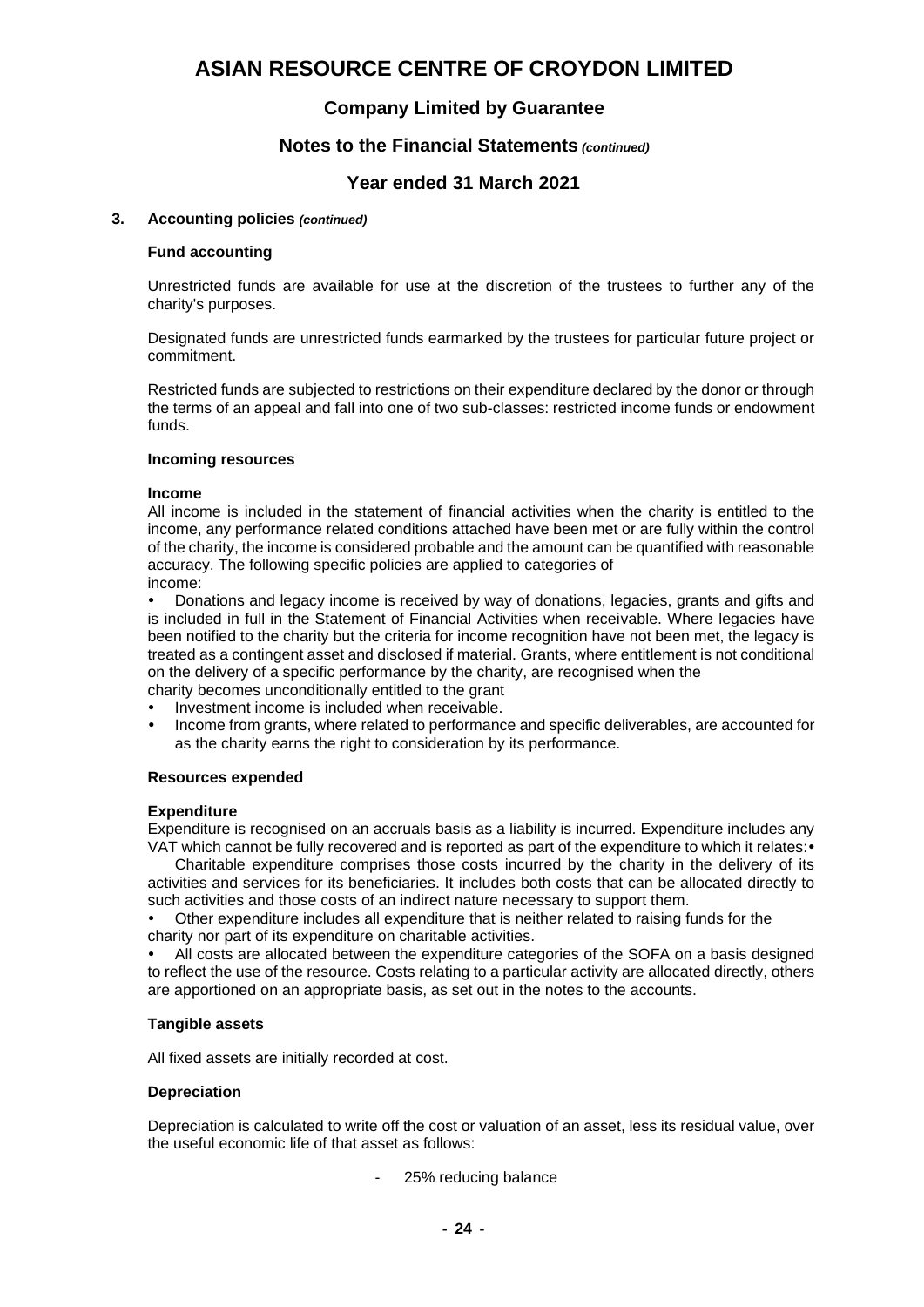### **Company Limited by Guarantee**

#### **Notes to the Financial Statements** *(continued)*

#### **Year ended 31 March 2021**

#### **3. Accounting policies** *(continued)*

#### **Impairment of fixed assets**

A review for indicators of impairment is carried out at each reporting date, with the recoverable amount being estimated where such indicators exist. Where the carrying value exceeds the recoverable amount, the asset is impaired accordingly. Prior impairments are also reviewed for possible reversal at each reporting date.

For the purposes of impairment testing, when it is not possible to estimate the recoverable amount of an individual asset, an estimate is made of the recoverable amount of the cash-generating unit to which the asset belongs. The cash-generating unit is the smallest identifiable group of assets that includes the asset and generates cash inflows that largely independent of the cash inflows from other assets or groups of assets.

For impairment testing of goodwill, the goodwill acquired in a business combination is, from the acquisition date, allocated to each of the cash-generating units that are expected to benefit from the synergies of the combination, irrespective of whether other assets or liabilities of the charity are assigned to those units.

#### **Financial instruments**

A financial asset or a financial liability is recognised only when the charity becomes a party to the contractual provisions of the instrument.

Basic financial instruments are initially recognised at the amount receivable or payable including any related transaction costs.

Current assets and current liabilities are subsequently measured at the cash or other consideration expected to be paid or received and not discounted.

Debt instruments are subsequently measured at amortised cost.

Where investments in shares are publicly traded or their fair value can otherwise be measured reliably, the investment is subsequently measured at fair value with changes in fair value recognised in income and expenditure. All other such investments are subsequently measured at cost less impairment.

Other financial instruments, including derivatives, are initially recognised at fair value, unless payment for an asset is deferred beyond normal business terms or financed at a rate of interest that is not a market rate, in which case the asset is measured at the present value of the future payments discounted at a market rate of interest for a similar debt instrument.

Other financial instruments are subsequently measured at fair value, with any changes recognised in the statement of financial activities, except for hedging instruments in a designated hedging relationship.

Financial assets that are measured at cost or amortised cost are reviewed for objective evidence of impairment at the end of each reporting date. If there is objective evidence of impairment, an impairment loss is recognised under the appropriate heading in the statement of financial activities in which the initial gain was recognised.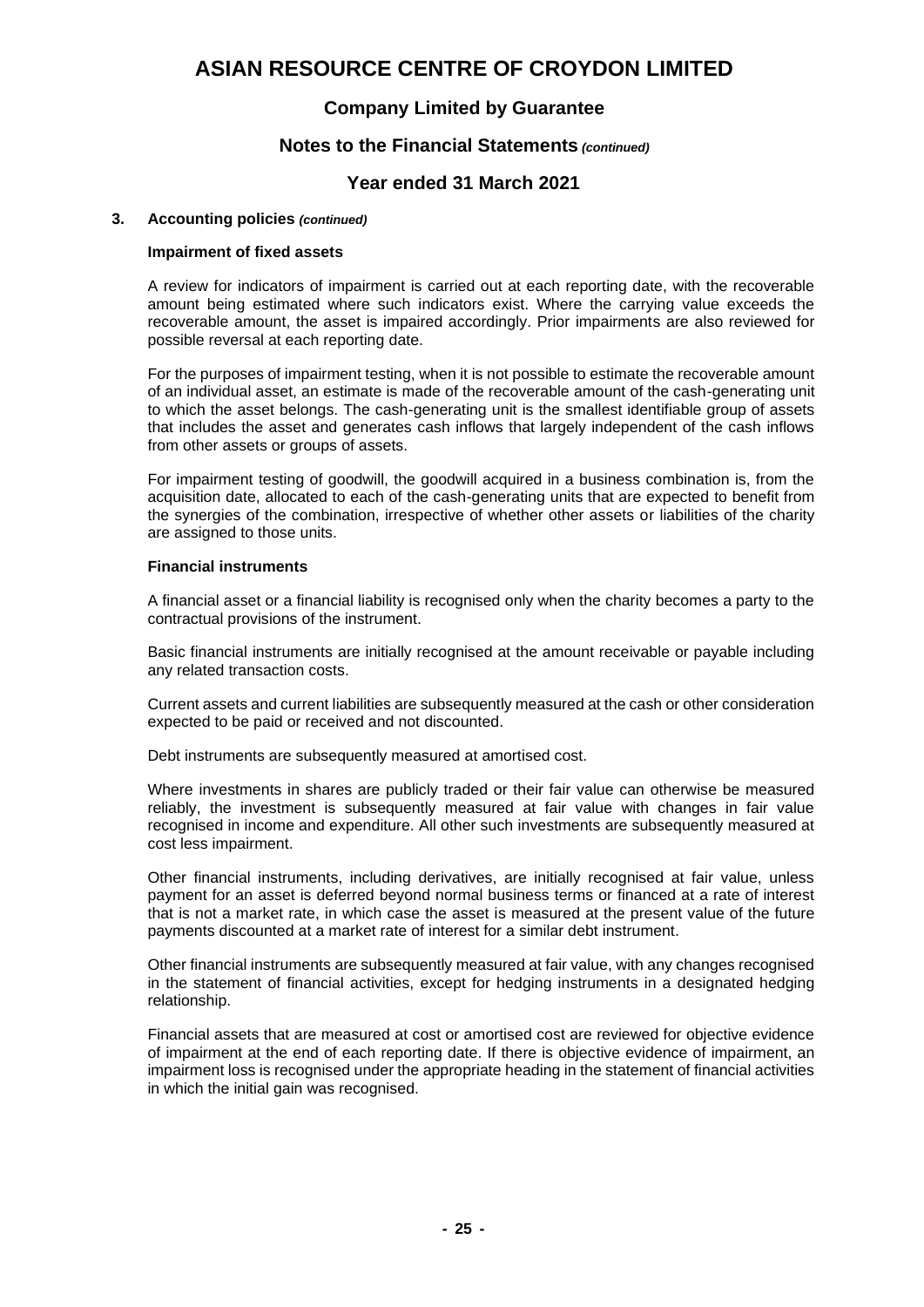#### **Company Limited by Guarantee**

#### **Notes to the Financial Statements** *(continued)*

#### **Year ended 31 March 2021**

#### **3. Accounting policies** *(continued)*

#### **Financial instruments** *(continued)*

For all equity instruments regardless of significance, and other financial assets that are individually significant, these are assessed individually for impairment. Other financial assets are either assessed individually or grouped based on similar credit risk characteristics.

Any reversals of impairment are recognised immediately, to the extent that the reversal does not result in a carrying amount of the financial asset that exceeds what the carrying amount would have been had the impairment not previously been recognised.

#### **Defined contribution plans**

Contributions to defined contribution plans are recognised as an expense in the period in which the related service is provided. Prepaid contributions are recognised as an asset to the extent that the prepayment will lead to a reduction in future payments or a cash refund.

When contributions are not expected to be settled wholly within 12 months of the end of the reporting date in which the employees render the related service, the liability is measured on a discounted present value basis. The unwinding of the discount is recognised as an expense in the period in which it arises.

#### **4. Limited by guarantee**

The Company is limited by guarantee without having any share capital.

#### **5. Donations and legacies**

|                                                 | Unrestricted |              | <b>Restricted Total Funds</b> |
|-------------------------------------------------|--------------|--------------|-------------------------------|
|                                                 | Funds        | <b>Funds</b> | 2021                          |
|                                                 | £            | £            | £                             |
| Grants                                          |              |              |                               |
| LB of Croydon Community fund                    |              | 105,000      | 105,000                       |
| LB of Croydon Covid 19 fund                     |              | 4,000        | 4,000                         |
| City Bridge Trust - Wave4 - LCRF                |              | 9,561        | 9,561                         |
| One Croydon Alliance LVP fund - Family Guide    |              |              |                               |
| Coordinator                                     |              | 11,300       | 11,300                        |
| One Croydon Alliance LVP fund - Mental Health   |              | 10,051       | 10,051                        |
| <b>Peoples Health Trust</b>                     |              |              |                               |
| The National Lottery Community Fund             |              | 167,301      | 167,301                       |
| Local Trust - BLBG Grant                        |              | 128,688      | 128,688                       |
| <b>CCG - Expert Patient Grant</b>               |              | 21,250       | 21,250                        |
| CCG - Long Term Condition Comm Outreach Project |              | 27,000       | 27,000                        |
| CCG - Covid 19 Vaccine Session                  |              | 5,000        | 5,000                         |
| Other donations and legacies                    |              |              |                               |
| Donations and sponsorships                      | 4,888        |              | 4,888                         |
|                                                 | 4,888        | 489,151      | 494,039                       |
|                                                 |              |              |                               |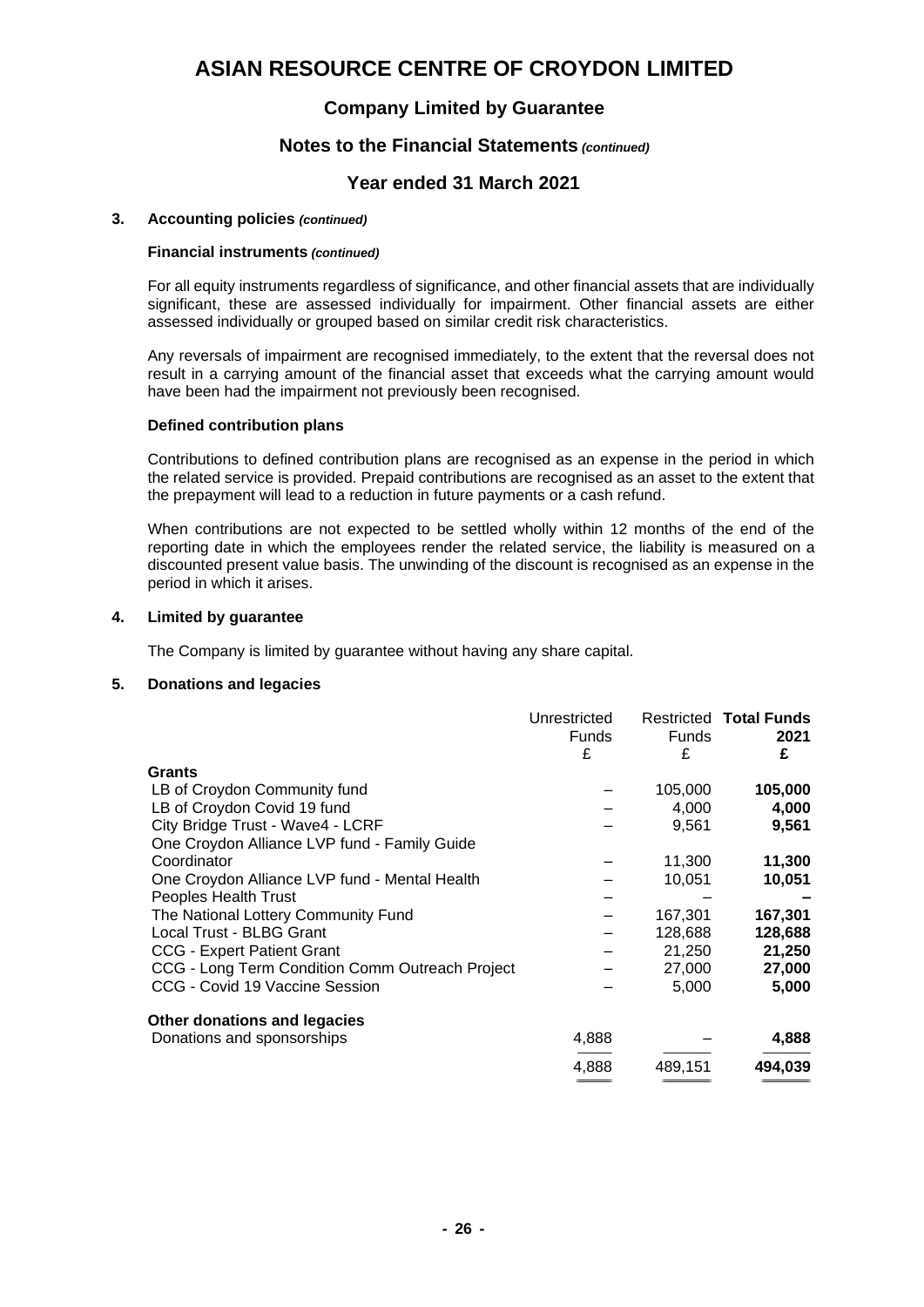### **Company Limited by Guarantee**

### **Notes to the Financial Statements** *(continued)*

### **Year ended 31 March 2021**

### **5. Donations and legacies** *(continued)*

|                                                 | Unrestricted | Restricted   | <b>Total Funds</b> |
|-------------------------------------------------|--------------|--------------|--------------------|
|                                                 | Funds        | <b>Funds</b> | 2020               |
|                                                 | £            | £            | £                  |
| <b>Grants</b>                                   |              |              |                    |
| LB of Croydon Community fund                    |              | 140,000      | 140,000            |
| LB of Croydon Covid 19 fund                     |              |              |                    |
| City Bridge Trust - Wave4 - LCRF                |              |              |                    |
| One Croydon Alliance LVP fund - Family Guide    |              |              |                    |
| Coordinator                                     |              |              |                    |
| One Croydon Alliance LVP fund - Mental Health   |              |              |                    |
| Peoples Health Trust                            |              | 1,945        | 1,945              |
| The National Lottery Community Fund             |              | 84,651       | 84,651             |
| Local Trust - BLBG Grant                        |              | 113,865      | 113,865            |
| <b>CCG - Expert Patient Grant</b>               |              |              |                    |
| CCG - Long Term Condition Comm Outreach Project |              |              |                    |
| CCG - Covid 19 Vaccine Session                  |              |              |                    |
| Other donations and legacies                    |              |              |                    |
| Donations and sponsorships                      | 1,471        |              | 1,471              |
|                                                 | 1,471        | 340,461      | 341,932            |
|                                                 |              |              |                    |

#### **6. Charitable activities**

|          |              | Unrestricted Total Funds Unrestricted Total Funds |              |                          |
|----------|--------------|---------------------------------------------------|--------------|--------------------------|
|          | <b>Funds</b> | 2021                                              | <b>Funds</b> | 2020                     |
|          |              |                                                   |              |                          |
| Gift Aid | 222          | 222                                               | 263          | 263                      |
|          | ____         |                                                   | $-$          | $\overline{\phantom{a}}$ |

#### **7. Other trading activities**

|                   |       | Unrestricted Total Funds Unrestricted |              | <b>Total Funds</b> |
|-------------------|-------|---------------------------------------|--------------|--------------------|
|                   | Funds | 2021                                  | <b>Funds</b> | 2020               |
|                   |       |                                       |              |                    |
| Hub hiring Income | 442   | 442                                   | 1.435        | 1,435              |
| Other income      | 2.909 | 2,909                                 | 1.196        | 1,196              |
|                   | 3,351 | 3,351                                 | 2,631        | 2,631              |
|                   |       |                                       |              |                    |

#### **8. Investment income**

|                           |              | Unrestricted Total Funds Unrestricted Total Funds |              |      |
|---------------------------|--------------|---------------------------------------------------|--------------|------|
|                           | <b>Funds</b> | 2021                                              | <b>Funds</b> | 2020 |
|                           |              |                                                   |              |      |
| Other interest receivable | 24           | 24                                                | 78           | 78   |
|                           |              |                                                   |              |      |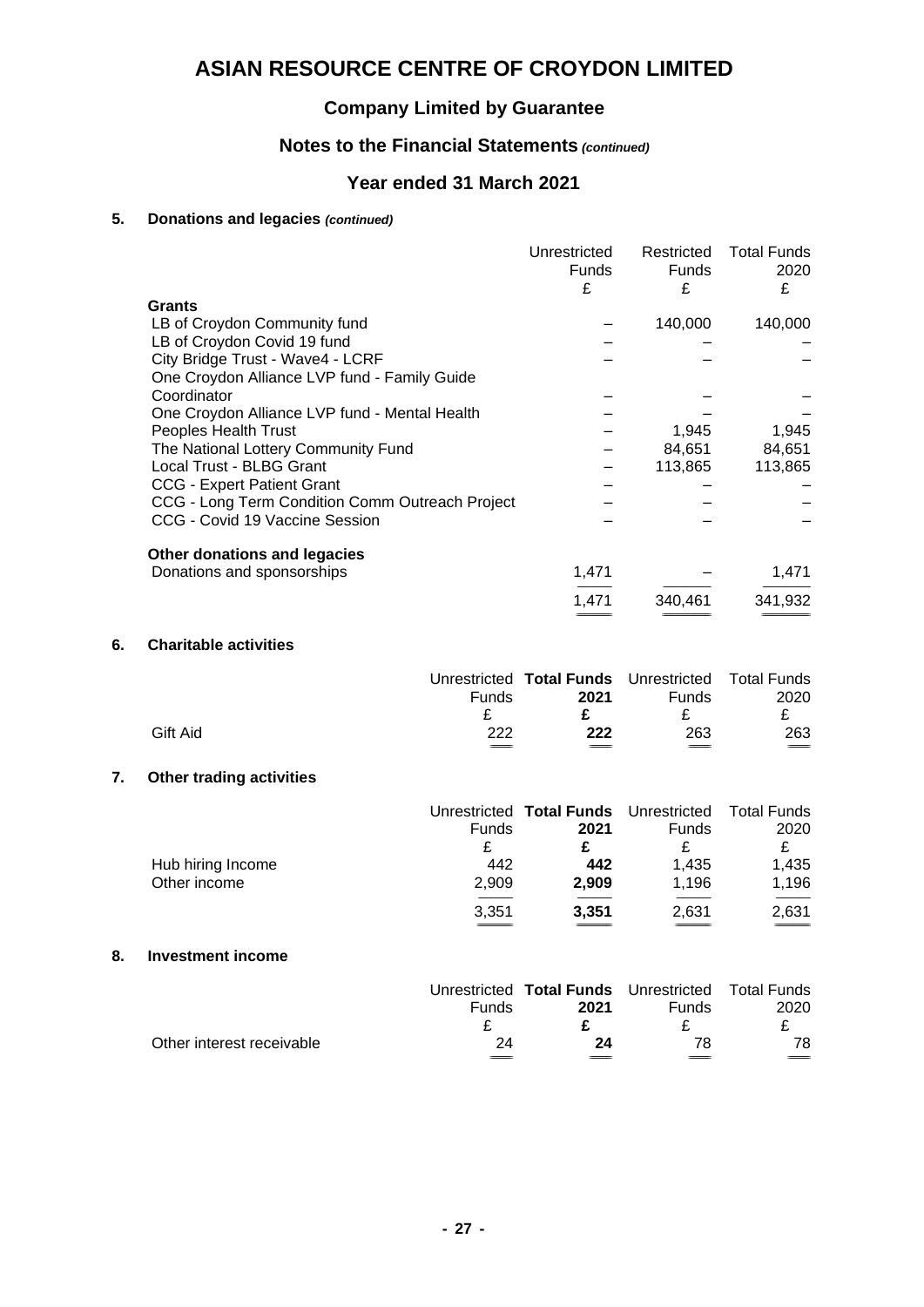### **Company Limited by Guarantee**

### **Notes to the Financial Statements** *(continued)*

### **Year ended 31 March 2021**

#### **9. Expenditure on charitable activities by fund type**

|                                                                               | Unrestricted<br><b>Funds</b><br>£ | <b>Funds</b><br>£               | <b>Restricted Total Funds</b><br>2021<br>£ |
|-------------------------------------------------------------------------------|-----------------------------------|---------------------------------|--------------------------------------------|
| Management & admin costs<br>Project delivery & grant funding                  |                                   | 53,934<br>33,348                | 53,934<br>33,348                           |
| Support costs                                                                 | 4,536                             | 307,305                         | 311,841                                    |
|                                                                               | 4,536                             | 394,587                         | 399,123                                    |
|                                                                               | Unrestricted<br><b>Funds</b><br>£ | Restricted<br><b>Funds</b><br>£ | <b>Total Funds</b><br>2020<br>£            |
| Management & admin costs<br>Project delivery & grant funding<br>Support costs | 2,434                             | 54.205<br>69,900<br>228,056     | 54,205<br>69,900<br>230,489                |
|                                                                               | 2,434                             | 352,161                         | 354,594                                    |

#### **10. Expenditure on charitable activities by activity type**

|                          | Activities<br>directly<br>£ | undertaken Grant funding<br>of activities<br>£ | Support<br>costs<br>£ | <b>Total funds</b><br>2021<br>£ | Total fund<br>2020<br>£ |
|--------------------------|-----------------------------|------------------------------------------------|-----------------------|---------------------------------|-------------------------|
| Management & admin       |                             |                                                |                       |                                 |                         |
| costs                    | 53,934                      |                                                | 259,362               | 313,296                         | 255,594                 |
| Project delivery & grant |                             |                                                |                       |                                 |                         |
| funding                  |                             | 33,348                                         | 4,133                 | 37,481                          | 77,810                  |
| Legal & professional     |                             |                                                | 44.814                | 44,814                          | 17,013                  |
| Depreciation             |                             |                                                | 1.418                 | 1.418                           | 1,890                   |
| Governance costs         |                             |                                                | 2,114                 | 2,114                           | 2,287                   |
|                          | 53,934                      | 33,348                                         | 311,841               | 399,123                         | 354,594                 |
|                          |                             |                                                |                       |                                 |                         |

#### **11. Net income/(expenditure)**

|     | Net income/(expenditure) is stated after charging/(crediting): |       |       |
|-----|----------------------------------------------------------------|-------|-------|
|     |                                                                | 2021  | 2020  |
|     |                                                                | £     | £     |
|     | Depreciation of tangible fixed assets                          | 1.418 | 1.890 |
|     | Fees payable for the audit of the financial statements         | 2,000 | 2,000 |
|     |                                                                |       |       |
| 12. | Independent examination fees                                   |       |       |
|     |                                                                | 2021  | 2020  |
|     |                                                                |       |       |

| Fees payable to the independent examiner for:       |                  |       |
|-----------------------------------------------------|------------------|-------|
| Independent examination of the financial statements | 2.000            | 2.000 |
|                                                     | ---------------- |       |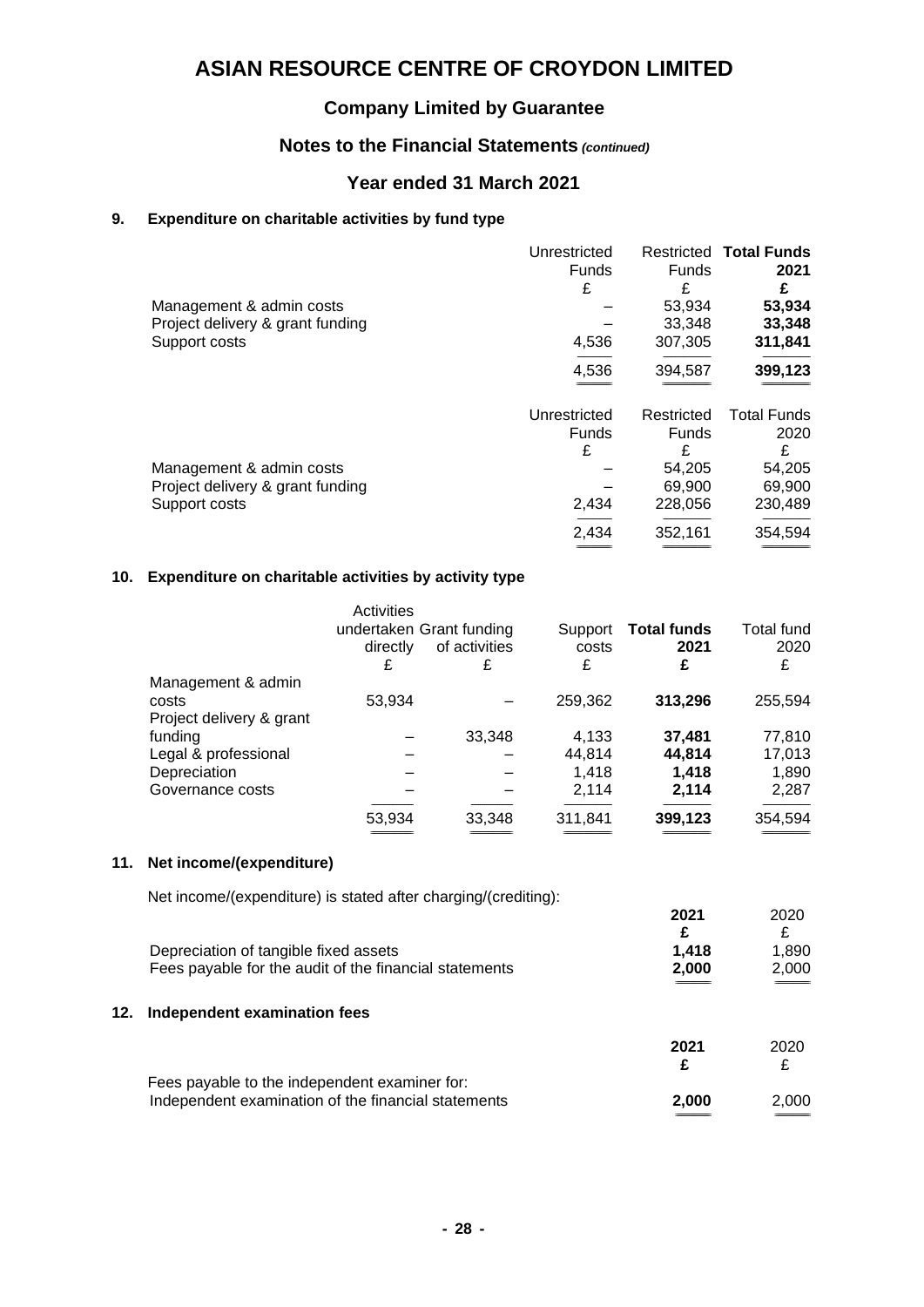### **Company Limited by Guarantee**

### **Notes to the Financial Statements** *(continued)*

### **Year ended 31 March 2021**

#### **13. Staff costs**

The total staff costs and employee benefits for the reporting period are analysed as follows:

|                                         | 2021    | 2020    |
|-----------------------------------------|---------|---------|
|                                         |         |         |
| Wages and salaries                      | 235.304 | 182.413 |
| Employer contributions to pension plans | 8.020   | 3.460   |
|                                         | 243.324 | 185,873 |
|                                         |         |         |

The average head count of employees during the year was 6 (2020: 6).

No employee received employee benefits of more than £60,000 during the year (2020: Nil).

#### **14. Trustee remuneration and expenses**

No remuneration or other benefits from employment with the charity or a related entity were received by the trustees;

#### **15. Tangible fixed assets**

|                                                                | Equipment<br>£  | <b>Total</b><br>£ |
|----------------------------------------------------------------|-----------------|-------------------|
| Cost<br>At 1 April 2020 and 31 March 2021                      | 33,725          | 33,725            |
| <b>Depreciation</b><br>At 1 April 2020<br>Charge for the year  | 28,054<br>1,418 | 28,054<br>1,418   |
| At 31 March 2021                                               | 29,472          | 29,472            |
| <b>Carrying amount</b><br>At 31 March 2021<br>At 31 March 2020 | 4,253<br>5,671  | 4,253<br>5,671    |

#### **16. Debtors**

|               | 2021                  | 2020   |
|---------------|-----------------------|--------|
|               |                       |        |
| Other debtors | 15,800                | 5,138  |
|               | --------------------- | ______ |

#### **17. Creditors: amounts falling due within one year**

|                              | 2021  | 2020  |
|------------------------------|-------|-------|
|                              | £     | £     |
| Bank loans and overdrafts    | 1.046 | 2.445 |
| Accruals and deferred income | 2.000 | 2,000 |
| Other creditors              | 3,616 | 2,878 |
|                              | 6,662 | 7,323 |
|                              |       |       |